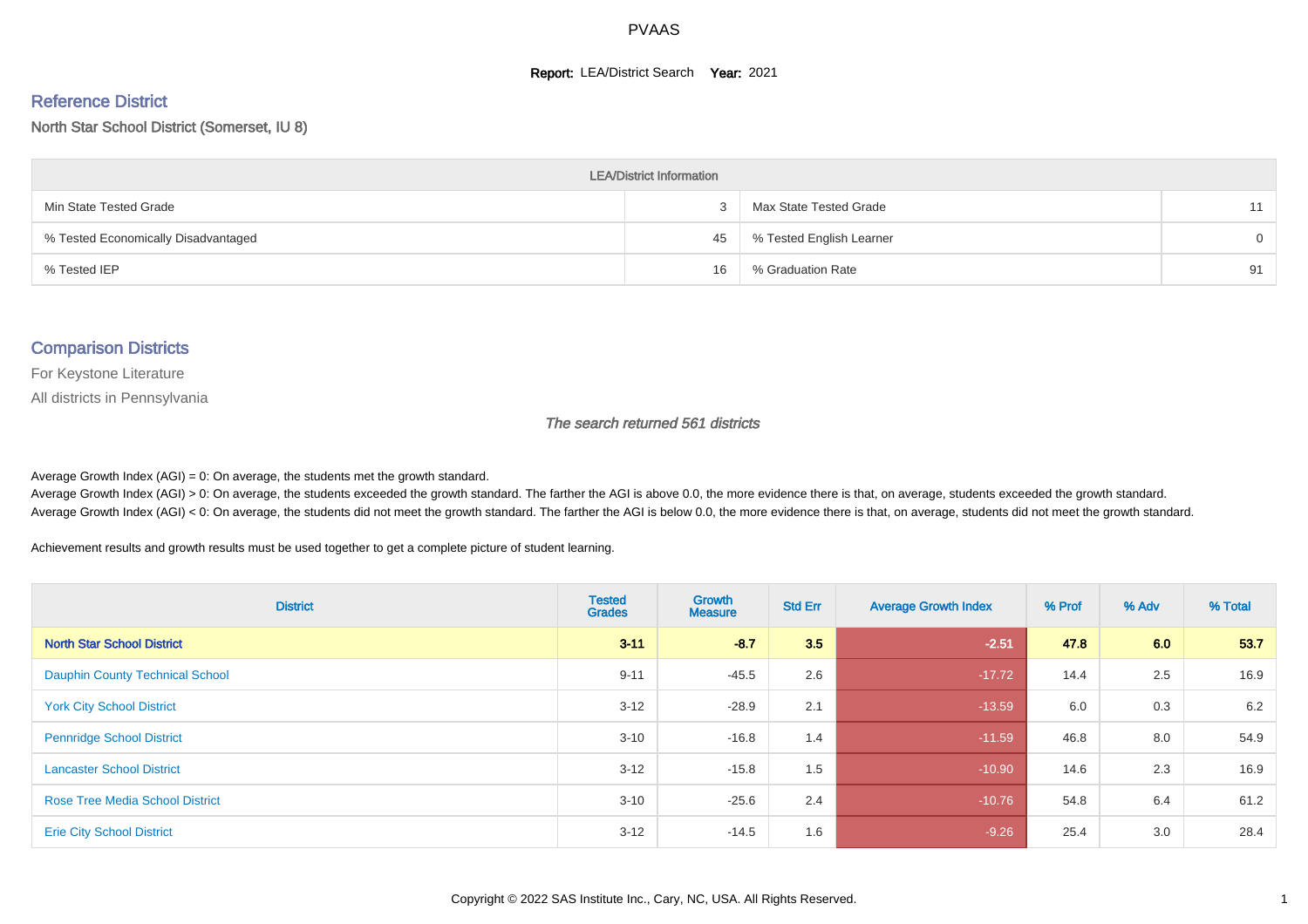| <b>District</b>                              | <b>Tested</b><br><b>Grades</b> | Growth<br><b>Measure</b> | <b>Std Err</b> | <b>Average Growth Index</b> | % Prof | % Adv | % Total |
|----------------------------------------------|--------------------------------|--------------------------|----------------|-----------------------------|--------|-------|---------|
| <b>North Star School District</b>            | $3 - 11$                       | $-8.7$                   | 3.5            | $-2.51$                     | 47.8   | 6.0   | 53.7    |
| <b>Shikellamy School District</b>            | $3 - 10$                       | $-22.3$                  | 2.5            | $-8.92$                     | 33.3   | 6.1   | 39.5    |
| <b>West Side CTC</b>                         | $9 - 10$                       | $-37.4$                  | 4.3            | $-8.64$                     | 8.8    | 0.0   | 8.8     |
| Norristown Area School District              | $3 - 12$                       | $-12.8$                  | 1.6            | $-7.98$                     | 23.5   | 2.3   | 25.7    |
| <b>Owen J Roberts School District</b>        | $3 - 11$                       | $-12.3$                  | 1.6            | $-7.61$                     | 57.0   | 11.9  | 69.0    |
| Hatboro-Horsham School District              | $3 - 11$                       | $-12.8$                  | 1.7            | $-7.47$                     | 45.6   | 7.2   | 52.8    |
| Philipsburg-Osceola Area School District     | $3 - 11$                       | $-24.8$                  | 3.3            | $-7.43$                     | 19.7   | 2.6   | 22.4    |
| <b>Chambersburg Area School District</b>     | $3 - 11$                       | $-9.5$                   | 1.3            | $-7.20$                     | 42.7   | 8.6   | 51.4    |
| <b>Northwestern School District</b>          | $3 - 11$                       | $-24.9$                  | 3.5            | $-7.13$                     | 42.6   | 2.9   | 45.6    |
| <b>Bristol Township School District</b>      | $3 - 11$                       | $-13.9$                  | 2.0            | $-7.05$                     | 31.0   | 3.7   | 34.7    |
| <b>Curwensville Area School District</b>     | $3 - 11$                       | $-27.9$                  | 4.1            | $-6.72$                     | 42.5   | 4.1   | 46.6    |
| Mifflinburg Area School District             | $3 - 11$                       | $-15.8$                  | 2.5            | $-6.30$                     | 42.4   | 4.0   | 46.4    |
| Lackawanna Trail School District             | $3 - 10$                       | $-21.7$                  | 3.5            | $-6.20$                     | 38.5   | 1.5   | 40.0    |
| <b>Lawrence County CTC</b>                   | $10 - 11$                      | $-21.7$                  | 3.6            | $-6.05$                     | 19.8   | 0.0   | 19.8    |
| <b>Ringgold School District</b>              | $3 - 11$                       | $-14.7$                  | 2.4            | $-6.04$                     | 41.5   | 7.9   | 49.4    |
| <b>Abington School District</b>              | $3 - 10$                       | $-11.5$                  | 1.9            | $-6.00$                     | 56.2   | 11.6  | 67.8    |
| <b>Springfield Township School District</b>  | $3 - 11$                       | $-18.9$                  | 3.2            | $-5.88$                     | 62.6   | 3.6   | 66.3    |
| <b>Solanco School District</b>               | $3 - 11$                       | $-11.0$                  | 2.0            | $-5.55$                     | 41.6   | 4.5   | 46.1    |
| <b>Exeter Township School District</b>       | $3 - 11$                       | $-10.4$                  | 1.9            | $-5.44$                     | 50.6   | 2.7   | 53.3    |
| <b>Southern Fulton School District</b>       | $3 - 11$                       | $-23.7$                  | 4.4            | $-5.37$                     | 34.2   | 10.5  | 44.7    |
| <b>Mastery Charter School - Gratz Campus</b> | $7 - 10$                       | $-23.9$                  | 4.5            | $-5.29$                     | 2.9    | 0.0   | 2.9     |
| <b>Plum Borough School District</b>          | $3 - 11$                       | $-11.3$                  | 2.2            | $-5.19$                     | 51.1   | 9.0   | 60.1    |
| <b>Titusville Area School District</b>       | $3 - 11$                       | $-13.2$                  | 2.6            | $-4.99$                     | 43.2   | 4.8   | 48.0    |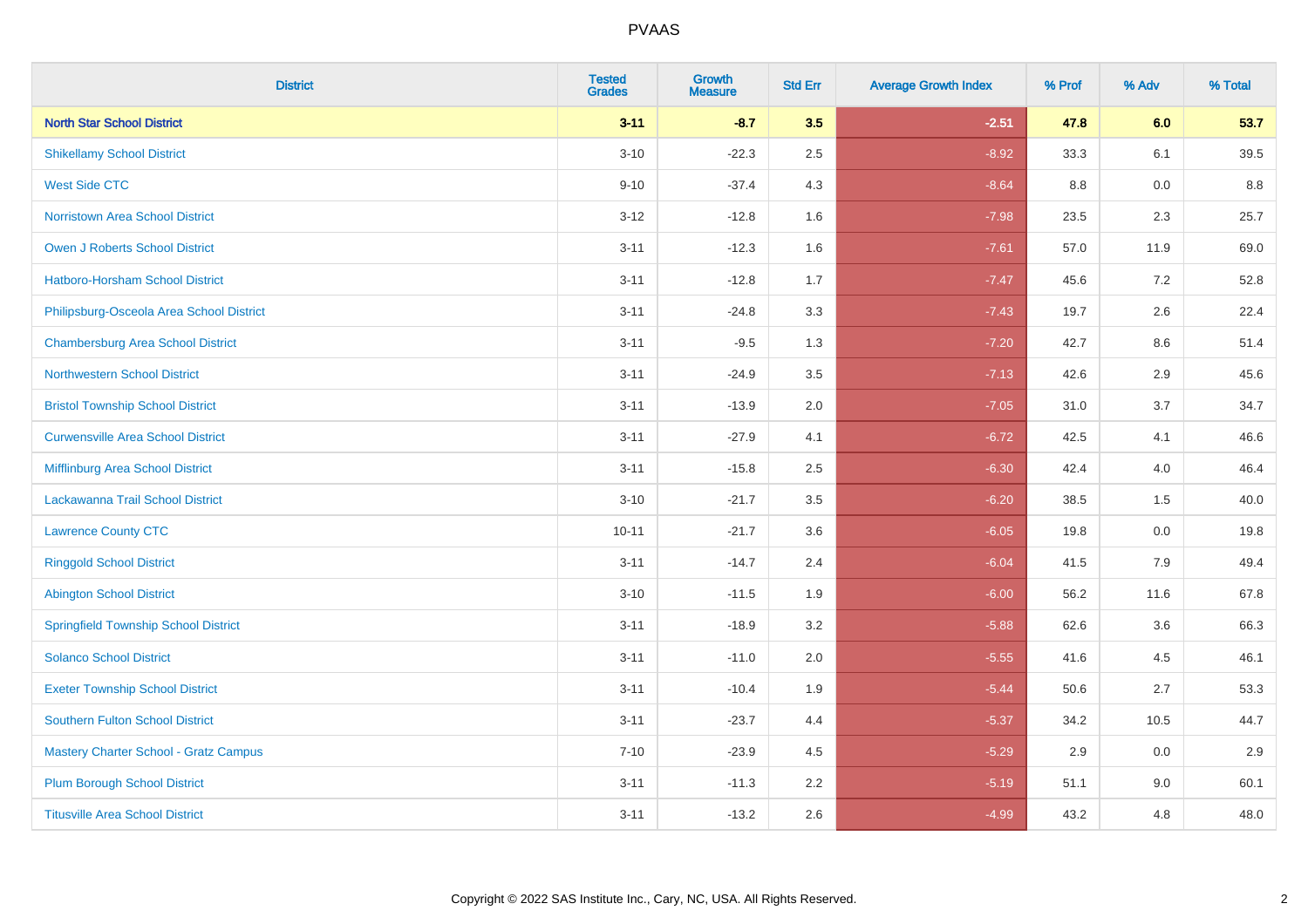| <b>District</b>                                | <b>Tested</b><br><b>Grades</b> | <b>Growth</b><br><b>Measure</b> | <b>Std Err</b> | <b>Average Growth Index</b> | % Prof | % Adv | % Total |
|------------------------------------------------|--------------------------------|---------------------------------|----------------|-----------------------------|--------|-------|---------|
| <b>North Star School District</b>              | $3 - 11$                       | $-8.7$                          | 3.5            | $-2.51$                     | 47.8   | 6.0   | 53.7    |
| Southern Columbia Area School District         | $3 - 11$                       | $-14.6$                         | 3.0            | $-4.92$                     | 55.0   | 4.0   | 59.0    |
| Schuylkill Haven Area School District          | $3 - 11$                       | $-15.3$                         | 3.1            | $-4.87$                     | 49.7   | 2.4   | 52.1    |
| <b>Bucks County Technical High School</b>      | $9 - 10$                       | $-12.0$                         | 2.5            | $-4.84$                     | 35.9   | 3.2   | 39.2    |
| <b>Tacony Academy Charter School</b>           | $3 - 11$                       | $-14.7$                         | 3.0            | $-4.82$                     | 22.4   | 1.8   | 24.1    |
| <b>Tulpehocken Area School District</b>        | $3 - 12$                       | $-13.7$                         | 2.8            | $-4.81$                     | 36.7   | 2.8   | 39.4    |
| <b>Frazier School District</b>                 | $3 - 11$                       | $-17.2$                         | 3.7            | $-4.70$                     | 37.1   | 1.6   | 38.7    |
| <b>Riverside Beaver County School District</b> | $3 - 11$                       | $-14.0$                         | 3.0            | $-4.64$                     | 49.4   | 8.8   | 58.2    |
| <b>Penns Manor Area School District</b>        | $3 - 12$                       | $-17.0$                         | 3.7            | $-4.52$                     | 29.7   | 3.1   | 32.8    |
| <b>Annville-Cleona School District</b>         | $3 - 12$                       | $-12.1$                         | 2.7            | $-4.46$                     | 34.9   | 7.8   | 42.6    |
| Lampeter-Strasburg School District             | $3 - 12$                       | $-8.6$                          | 2.0            | $-4.33$                     | 55.1   | 9.8   | 64.8    |
| <b>Butler Area School District</b>             | $3 - 11$                       | $-6.5$                          | 1.5            | $-4.26$                     | 42.5   | 9.4   | 51.9    |
| Southern Tioga School District                 | $3 - 11$                       | $-11.5$                         | 2.7            | $-4.25$                     | 47.8   | 6.4   | 54.3    |
| <b>South Park School District</b>              | $3 - 11$                       | $-11.3$                         | 2.7            | $-4.23$                     | 53.5   | 13.7  | 67.3    |
| <b>West Mifflin Area School District</b>       | $3 - 12$                       | $-12.3$                         | 2.9            | $-4.22$                     | 39.7   | 10.3  | 50.0    |
| <b>Columbia-Montour AVTS</b>                   | $9 - 10$                       | $-12.5$                         | 3.0            | $-4.16$                     | 22.3   | 0.6   | 22.9    |
| Jefferson County-Dubois AVTS                   | $9 - 11$                       | $-16.2$                         | 3.9            | $-4.16$                     | 23.0   | 0.0   | 23.0    |
| <b>Wellsboro Area School District</b>          | $3 - 11$                       | $-12.4$                         | 3.0            | $-4.11$                     | 49.2   | 11.9  | 61.1    |
| <b>Avonworth School District</b>               | $3 - 10$                       | $-12.6$                         | 3.1            | $-4.01$                     | 59.8   | 4.6   | 64.4    |
| <b>Big Spring School District</b>              | $3 - 11$                       | $-9.8$                          | 2.4            | $-4.00$                     | 38.6   | 8.9   | 47.5    |
| Catasauqua Area School District                | $3 - 12$                       | $-12.1$                         | 3.0            | $-4.00$                     | 36.8   | 7.6   | 44.3    |
| Southern Huntingdon County School District     | $3 - 11$                       | $-12.9$                         | 3.2            | $-3.98$                     | 32.5   | 2.5   | 35.0    |
| <b>Minersville Area School District</b>        | $3 - 11$                       | $-14.4$                         | 3.7            | $-3.90$                     | 39.3   | 3.3   | 42.6    |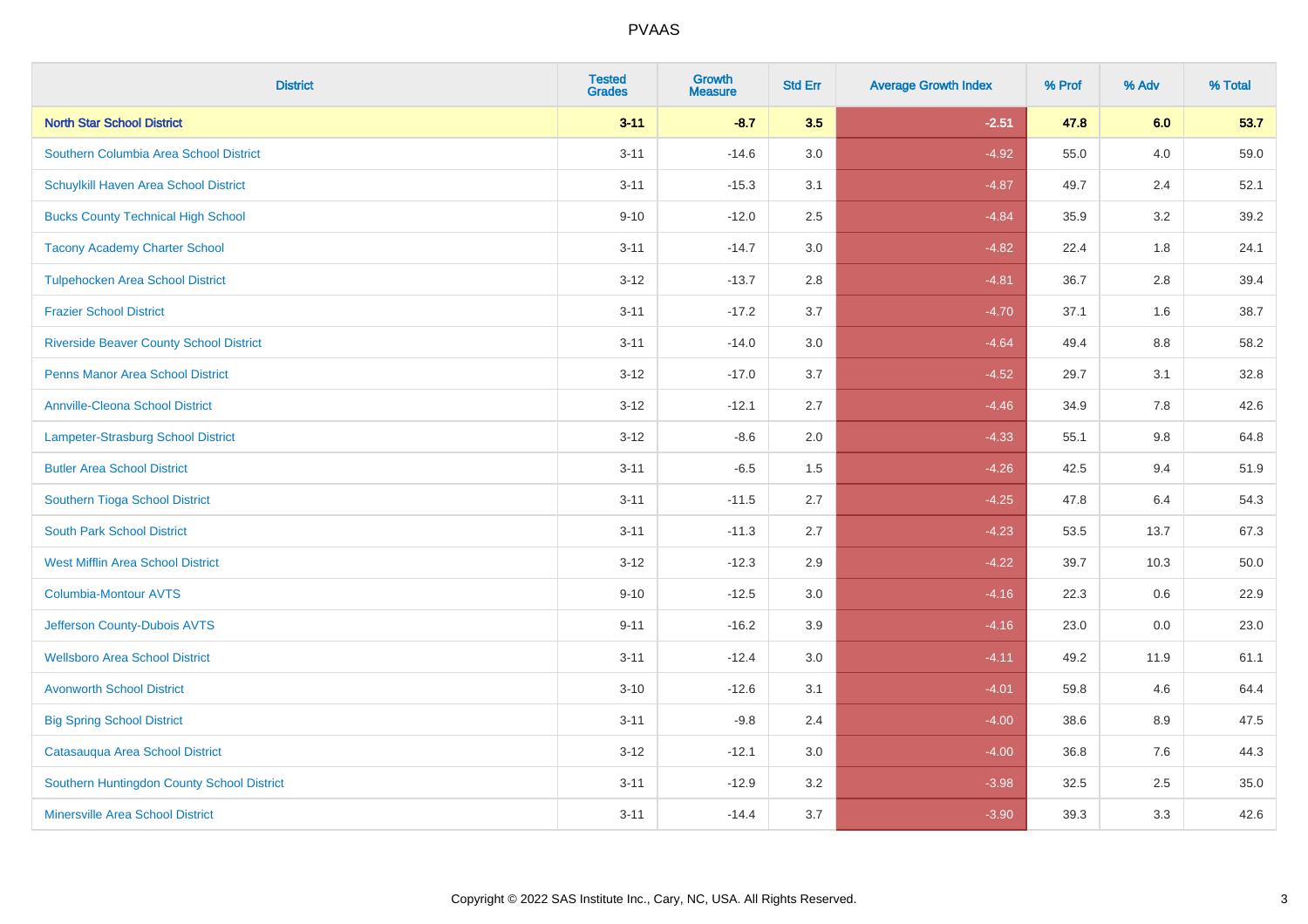| <b>District</b>                               | <b>Tested</b><br><b>Grades</b> | <b>Growth</b><br><b>Measure</b> | <b>Std Err</b> | <b>Average Growth Index</b> | % Prof | % Adv   | % Total |
|-----------------------------------------------|--------------------------------|---------------------------------|----------------|-----------------------------|--------|---------|---------|
| <b>North Star School District</b>             | $3 - 11$                       | $-8.7$                          | 3.5            | $-2.51$                     | 47.8   | 6.0     | 53.7    |
| <b>Bradford Area School District</b>          | $3 - 12$                       | $-9.3$                          | 2.4            | $-3.87$                     | 45.8   | 8.3     | 54.2    |
| <b>Marion Center Area School District</b>     | $3 - 10$                       | $-12.0$                         | 3.1            | $-3.87$                     | 33.7   | 1.1     | 34.8    |
| Northern Lehigh School District               | $3 - 12$                       | $-10.4$                         | 2.7            | $-3.82$                     | 28.0   | 9.3     | 37.3    |
| Propel Charter School - Braddock Hills        | $3 - 11$                       | $-13.6$                         | 3.6            | $-3.81$                     | 9.7    | 1.6     | 11.3    |
| Johnsonburg Area School District              | $3 - 11$                       | $-14.1$                         | 3.9            | $-3.62$                     | 54.0   | 4.6     | 58.6    |
| <b>Berwick Area School District</b>           | $3 - 11$                       | $-9.3$                          | 2.6            | $-3.59$                     | 42.1   | 5.5     | 47.6    |
| <b>Ridgway Area School District</b>           | $3 - 11$                       | $-14.5$                         | 4.1            | $-3.56$                     | 49.0   | 9.8     | 58.8    |
| <b>Clearfield Area School District</b>        | $3 - 10$                       | $-9.4$                          | 2.6            | $-3.56$                     | 43.0   | 3.1     | 46.1    |
| <b>Moniteau School District</b>               | $3 - 11$                       | $-11.8$                         | 3.3            | $-3.56$                     | 50.0   | 6.3     | 56.3    |
| <b>Milton Area School District</b>            | $3 - 11$                       | $-8.7$                          | 2.5            | $-3.52$                     | 45.4   | 6.9     | 52.3    |
| <b>Penn-Delco School District</b>             | $3 - 11$                       | $-6.8$                          | 1.9            | $-3.51$                     | 46.6   | 3.2     | 49.8    |
| <b>Williamsburg Community School District</b> | $3 - 11$                       | $-14.3$                         | 4.1            | $-3.48$                     | 28.3   | $0.0\,$ | 28.3    |
| <b>Interboro School District</b>              | $3 - 12$                       | $-7.3$                          | 2.1            | $-3.43$                     | 46.6   | 4.8     | 51.4    |
| <b>Elizabeth Forward School District</b>      | $3 - 11$                       | $-8.4$                          | 2.4            | $-3.41$                     | 51.7   | 4.0     | 55.7    |
| <b>Steelton-Highspire School District</b>     | $3 - 11$                       | $-11.8$                         | 3.5            | $-3.40$                     | 14.5   | $0.0\,$ | 14.5    |
| <b>Neshannock Township School District</b>    | $3 - 10$                       | $-9.7$                          | 2.9            | $-3.34$                     | 62.4   | 5.6     | 67.9    |
| Maritime Academy Charter School               | $3 - 10$                       | $-11.4$                         | 3.5            | $-3.29$                     | 15.2   | 0.0     | 15.2    |
| <b>Tamaqua Area School District</b>           | $3 - 12$                       | $-8.2$                          | 2.5            | $-3.24$                     | 44.5   | 1.9     | 46.4    |
| <b>Waynesboro Area School District</b>        | $3 - 12$                       | $-6.1$                          | 1.9            | $-3.20$                     | 50.0   | 6.8     | 56.8    |
| <b>Boyertown Area School District</b>         | $3 - 11$                       | $-4.7$                          | 1.5            | $-3.17$                     | 55.2   | 11.3    | 66.5    |
| <b>Wallenpaupack Area School District</b>     | $3 - 11$                       | $-7.1$                          | 2.3            | $-3.09$                     | 40.8   | 2.4     | 43.1    |
| <b>Dubois Area School District</b>            | $3 - 11$                       | $-6.2$                          | 2.0            | $-3.07$                     | 50.9   | 13.4    | 64.3    |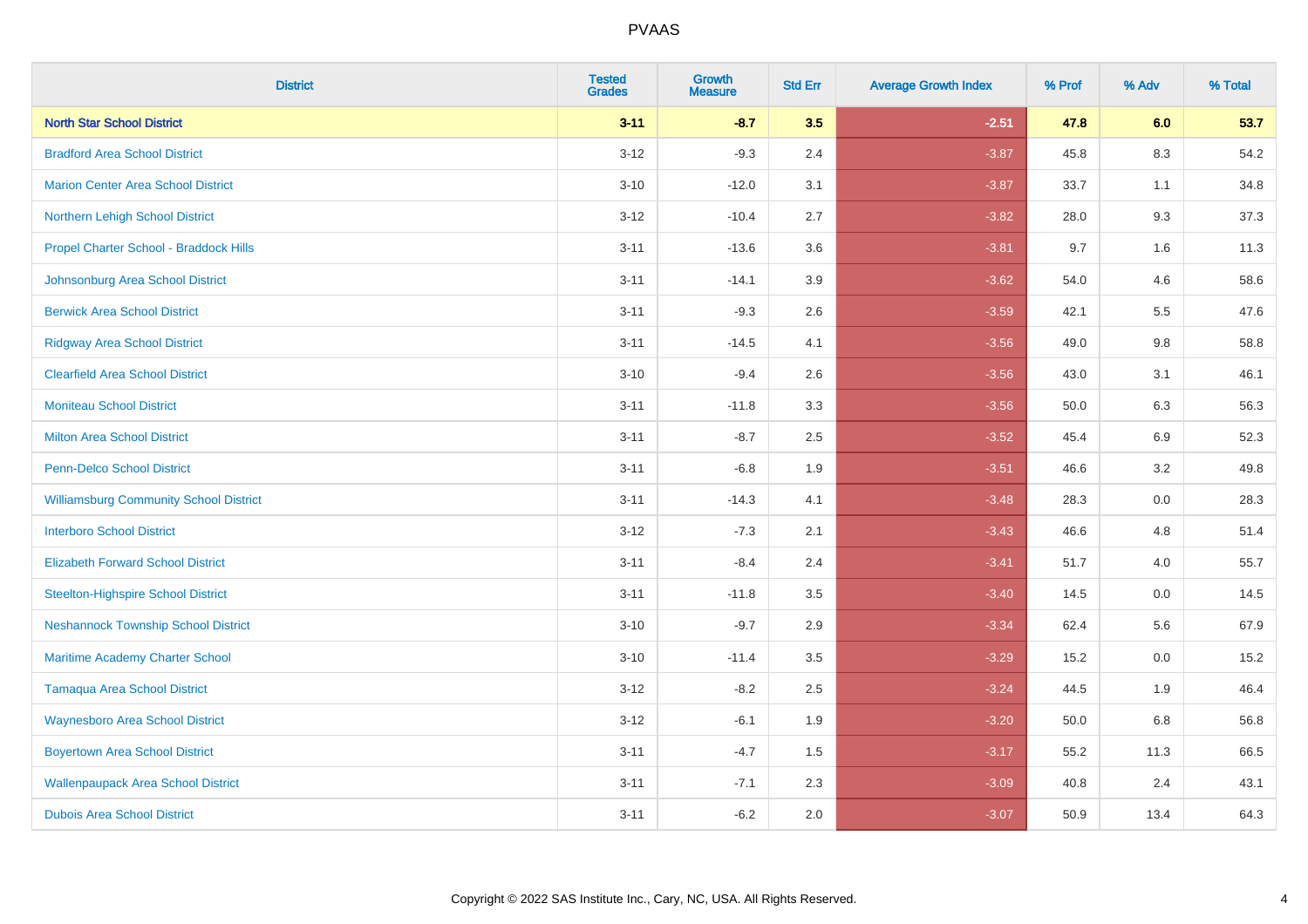| <b>District</b>                              | <b>Tested</b><br><b>Grades</b> | <b>Growth</b><br><b>Measure</b> | <b>Std Err</b> | <b>Average Growth Index</b> | % Prof | % Adv   | % Total |
|----------------------------------------------|--------------------------------|---------------------------------|----------------|-----------------------------|--------|---------|---------|
| <b>North Star School District</b>            | $3 - 11$                       | $-8.7$                          | 3.5            | $-2.51$                     | 47.8   | 6.0     | 53.7    |
| <b>Palisades School District</b>             | $3 - 11$                       | $-8.7$                          | 2.8            | $-3.06$                     | 53.8   | $6.7\,$ | 60.5    |
| <b>Pittsburgh School District</b>            | $3 - 11$                       | $-3.3$                          | 1.1            | $-3.04$                     | 33.9   | 8.2     | 42.1    |
| Philadelphia Academy Charter School          | $3 - 11$                       | $-8.9$                          | 2.9            | $-3.04$                     | 50.5   | 2.9     | 53.4    |
| <b>North East School District</b>            | $3 - 11$                       | $-9.3$                          | 3.1            | $-3.02$                     | 62.6   | 14.4    | 77.0    |
| <b>Penn Hills School District</b>            | $3 - 11$                       | $-7.6$                          | 2.6            | $-2.94$                     | 33.1   | 0.7     | 33.8    |
| <b>Conneaut School District</b>              | $3 - 12$                       | $-7.5$                          | 2.6            | $-2.91$                     | 38.4   | 7.4     | 45.8    |
| <b>Easton Area School District</b>           | $3 - 12$                       | $-4.1$                          | 1.4            | $-2.91$                     | 39.9   | 4.0     | 43.9    |
| <b>Rochester Area School District</b>        | $3 - 11$                       | $-13.2$                         | 4.6            | $-2.89$                     | 19.5   | 1.3     | 20.8    |
| <b>Union City Area School District</b>       | $3-12$                         | $-10.2$                         | 3.6            | $-2.87$                     | 42.9   | 3.2     | 46.0    |
| <b>Northern Potter School District</b>       | $3-12$                         | $-13.1$                         | 4.6            | $-2.84$                     | 37.5   | 0.0     | 37.5    |
| <b>Propel Charter School-Homestead</b>       | $3 - 11$                       | $-11.7$                         | 4.1            | $-2.84$                     | 15.9   | 0.0     | 15.9    |
| Nazareth Area School District                | $3 - 11$                       | $-4.7$                          | 1.7            | $-2.82$                     | 59.2   | 9.9     | 69.0    |
| <b>Carlisle Area School District</b>         | $3 - 11$                       | $-5.3$                          | 1.9            | $-2.81$                     | 54.0   | 6.3     | 60.3    |
| <b>Carmichaels Area School District</b>      | $3 - 10$                       | $-9.3$                          | 3.3            | $-2.81$                     | 35.1   | 1.4     | 36.5    |
| <b>Redbank Valley School District</b>        | $3 - 11$                       | $-9.5$                          | 3.4            | $-2.77$                     | 31.5   | 4.9     | 36.4    |
| <b>Highlands School District</b>             | $3 - 11$                       | $-7.4$                          | 2.7            | $-2.76$                     | 44.4   | 3.7     | 48.2    |
| <b>Forest Hills School District</b>          | $3 - 11$                       | $-7.3$                          | 2.7            | $-2.74$                     | 41.1   | 13.7    | 54.8    |
| <b>Trinity Area School District</b>          | $3 - 11$                       | $-5.4$                          | 2.0            | $-2.71$                     | 48.3   | 11.8    | 60.1    |
| <b>Propel Charter School-Montour</b>         | $3 - 10$                       | $-10.7$                         | 3.9            | $-2.71$                     | 13.7   | 0.0     | 13.7    |
| South Allegheny School District              | $3 - 11$                       | $-8.8$                          | 3.2            | $-2.70$                     | 40.5   | 0.0     | 40.5    |
| <b>Quakertown Community School District</b>  | $3-12$                         | $-4.4$                          | 1.6            | $-2.70$                     | 56.5   | 10.0    | 66.6    |
| <b>Blairsville-Saltsburg School District</b> | $3 - 11$                       | $-8.0$                          | 3.0            | $-2.68$                     | 37.3   | 7.0     | 44.3    |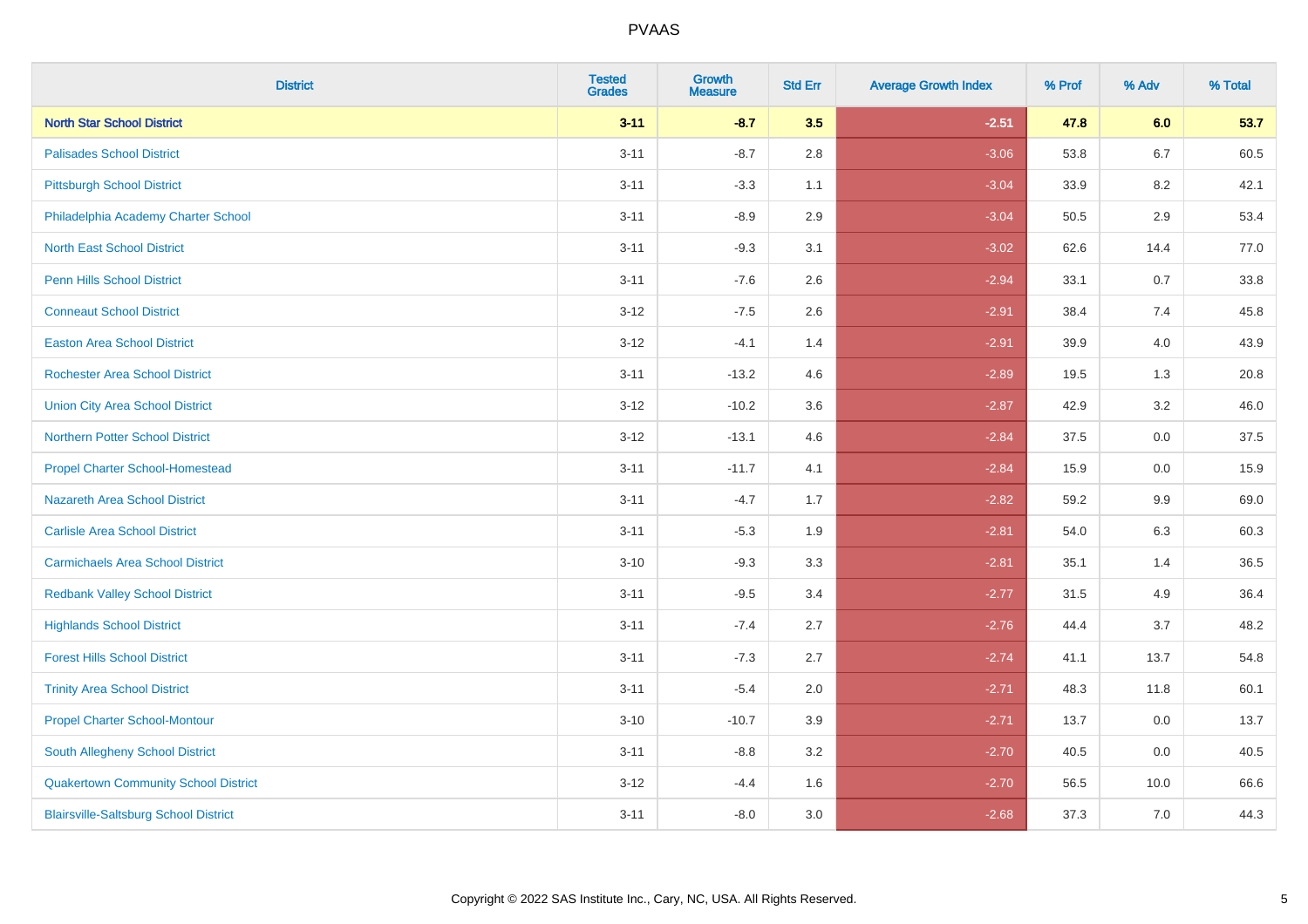| <b>District</b>                               | <b>Tested</b><br><b>Grades</b> | <b>Growth</b><br><b>Measure</b> | <b>Std Err</b> | <b>Average Growth Index</b> | % Prof | % Adv   | % Total |
|-----------------------------------------------|--------------------------------|---------------------------------|----------------|-----------------------------|--------|---------|---------|
| <b>North Star School District</b>             | $3 - 11$                       | $-8.7$                          | 3.5            | $-2.51$                     | 47.8   | 6.0     | 53.7    |
| <b>Harbor Creek School District</b>           | $3 - 11$                       | $-7.1$                          | 2.7            | $-2.67$                     | 48.8   | 15.2    | 64.0    |
| <b>Pine Grove Area School District</b>        | $3 - 11$                       | $-7.7$                          | 2.9            | $-2.66$                     | 42.3   | 7.7     | 50.0    |
| <b>New Castle Area School District</b>        | $3-12$                         | $-6.4$                          | 2.4            | $-2.66$                     | 32.5   | $4.3$   | 36.8    |
| Northern Tioga School District                | $3 - 12$                       | $-7.5$                          | 2.8            | $-2.64$                     | 54.0   | 1.2     | 55.2    |
| <b>Dunmore School District</b>                | $3 - 11$                       | $-7.7$                          | 2.9            | $-2.62$                     | 34.0   | 7.2     | 41.2    |
| <b>Coatesville Area School District</b>       | $3 - 11$                       | $-4.4$                          | 1.7            | $-2.62$                     | 36.3   | $4.2\,$ | 40.5    |
| <b>Northwest Area School District</b>         | $3 - 10$                       | $-10.0$                         | 3.8            | $-2.59$                     | 34.6   | 7.3     | 41.8    |
| <b>Blue Mountain School District</b>          | $3 - 10$                       | $-5.8$                          | 2.3            | $-2.56$                     | 46.6   | 8.5     | 55.1    |
| <b>Slippery Rock Area School District</b>     | $3 - 11$                       | $-6.3$                          | $2.5\,$        | $-2.51$                     | 56.2   | $9.5\,$ | 65.7    |
| <b>North Star School District</b>             | $3 - 11$                       | $-8.7$                          | 3.5            | $-2.51$                     | 47.8   | 6.0     | 53.7    |
| <b>Mahanoy Area School District</b>           | $3 - 10$                       | $-9.0$                          | 3.6            | $-2.49$                     | 26.2   | 1.6     | 27.9    |
| <b>Keystone Central School District</b>       | $3 - 11$                       | $-5.1$                          | 2.0            | $-2.46$                     | 44.7   | 4.6     | 49.4    |
| <b>Sugar Valley Rural Charter School</b>      | $3 - 11$                       | $-11.0$                         | 4.5            | $-2.46$                     | 14.9   | $0.0\,$ | 14.9    |
| <b>Mohawk Area School District</b>            | $3 - 11$                       | $-7.5$                          | 3.1            | $-2.45$                     | 49.4   | 11.0    | 60.4    |
| <b>Innovative Arts Academy Charter School</b> | $6 - 11$                       | $-9.1$                          | 3.7            | $-2.44$                     | 9.5    | 0.0     | 9.5     |
| <b>Yough School District</b>                  | $3 - 10$                       | $-6.6$                          | 2.7            | $-2.43$                     | 50.8   | 4.0     | 54.8    |
| <b>Chartiers-Houston School District</b>      | $3 - 10$                       | $-8.6$                          | 3.5            | $-2.41$                     | 59.7   | 4.5     | 64.2    |
| <b>Farrell Area School District</b>           | $3 - 11$                       | $-10.4$                         | 4.3            | $-2.41$                     | 19.0   | 0.0     | 19.0    |
| <b>Universal Audenried Charter School</b>     | $9 - 11$                       | $-5.8$                          | 2.4            | $-2.40$                     | 14.6   | 0.0     | 14.6    |
| <b>Freedom Area School District</b>           | $3 - 11$                       | $-7.1$                          | 3.0            | $-2.37$                     | 43.8   | 4.2     | 47.9    |
| Jefferson-Morgan School District              | $3 - 10$                       | $-9.9$                          | 4.2            | $-2.35$                     | 43.8   | 4.2     | 47.9    |
| La Academia Partnership Charter School        | $6 - 11$                       | $-11.0$                         | 4.7            | $-2.34$                     | 6.8    | 0.0     | 6.8     |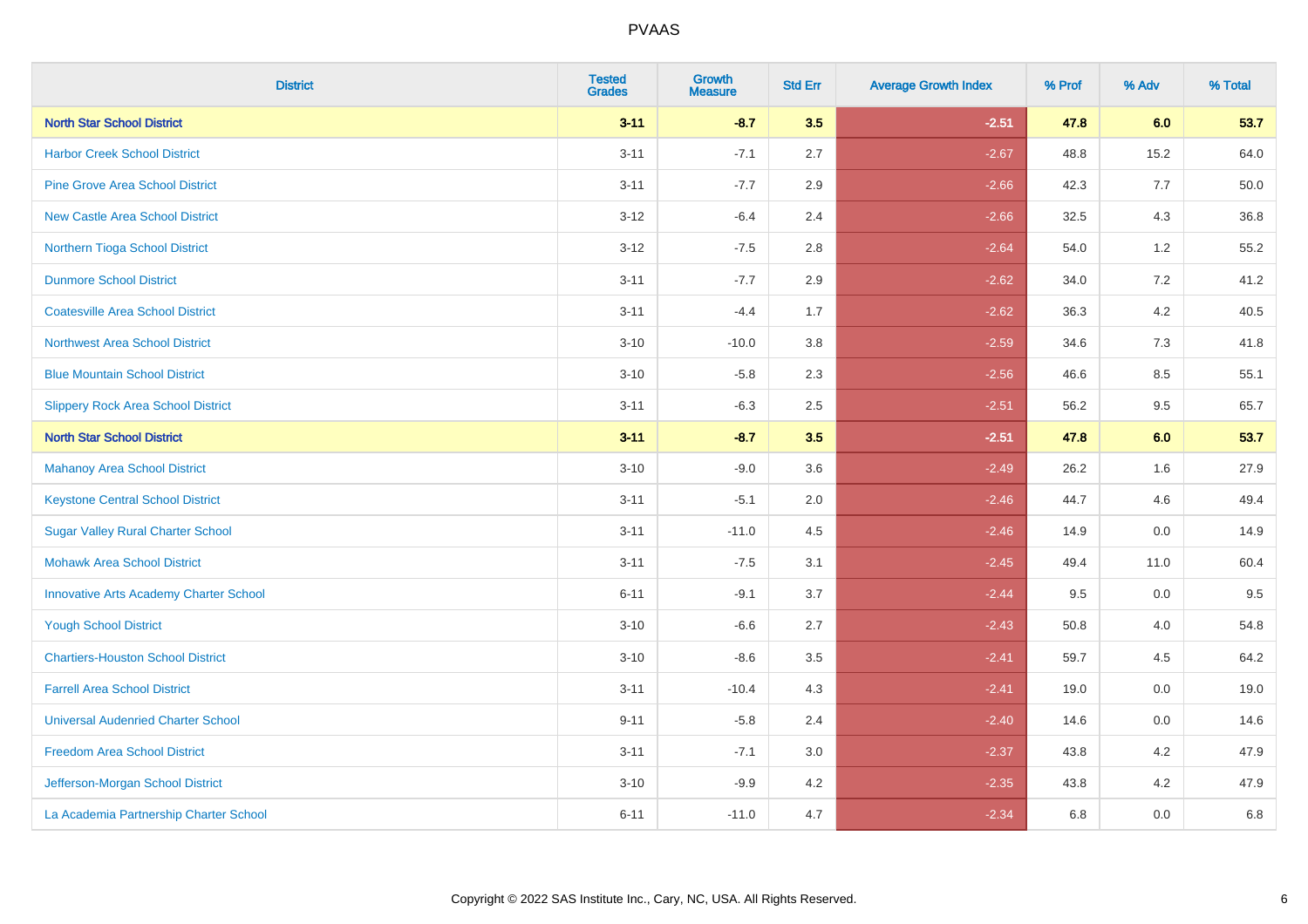| <b>District</b>                                   | <b>Tested</b><br><b>Grades</b> | <b>Growth</b><br><b>Measure</b> | <b>Std Err</b> | <b>Average Growth Index</b> | % Prof | % Adv   | % Total |
|---------------------------------------------------|--------------------------------|---------------------------------|----------------|-----------------------------|--------|---------|---------|
| <b>North Star School District</b>                 | $3 - 11$                       | $-8.7$                          | 3.5            | $-2.51$                     | 47.8   | 6.0     | 53.7    |
| <b>Southmoreland School District</b>              | $3 - 11$                       | $-8.3$                          | 3.6            | $-2.32$                     | 56.8   | 7.2     | 64.0    |
| <b>Upper Moreland Township School District</b>    | $3 - 11$                       | $-5.0$                          | 2.2            | $-2.31$                     | 57.9   | 4.0     | 61.9    |
| South Williamsport Area School District           | $3 - 10$                       | $-5.7$                          | 2.5            | $-2.30$                     | 45.5   | 4.5     | 50.0    |
| Salisbury-Elk Lick School District                | $3 - 11$                       | $-13.5$                         | 5.9            | $-2.30$                     | 27.8   | 0.0     | 27.8    |
| <b>Indiana Area School District</b>               | $3 - 11$                       | $-5.3$                          | 2.3            | $-2.28$                     | 47.6   | 18.4    | 66.1    |
| <b>Oxford Area School District</b>                | $3 - 11$                       | $-4.3$                          | 1.9            | $-2.26$                     | 41.3   | $8.0\,$ | 49.3    |
| <b>Juniata County School District</b>             | $3 - 12$                       | $-4.9$                          | 2.1            | $-2.26$                     | 38.5   | 2.9     | 41.4    |
| Portage Area School District                      | $3 - 10$                       | $-8.1$                          | 3.6            | $-2.26$                     | 40.6   | 9.4     | 50.0    |
| <b>Windber Area School District</b>               | $3 - 11$                       | $-7.2$                          | 3.2            | $-2.24$                     | 55.4   | 7.2     | 62.6    |
| <b>East Lycoming School District</b>              | $3 - 11$                       | $-6.0$                          | 2.7            | $-2.24$                     | 48.3   | 4.2     | 52.5    |
| <b>York Co School Of Technology</b>               | $9 - 12$                       | $-3.8$                          | 1.7            | $-2.22$                     | 39.1   | 5.6     | 44.7    |
| <b>Muncy School District</b>                      | $3 - 11$                       | $-8.1$                          | 3.7            | $-2.21$                     | 42.0   | 3.8     | 45.8    |
| <b>West Middlesex Area School District</b>        | $3 - 10$                       | $-8.4$                          | 3.8            | $-2.21$                     | 34.9   | 2.8     | 37.6    |
| Jim Thorpe Area School District                   | $3 - 11$                       | $-5.8$                          | 2.7            | $-2.19$                     | 33.3   | 7.4     | 40.7    |
| <b>Keystone Education Center Charter School</b>   | $3 - 12$                       | $-12.9$                         | 5.9            | $-2.19$                     | 28.0   | 0.0     | 28.0    |
| <b>Perkiomen Valley School District</b>           | $3 - 11$                       | $-3.5$                          | 1.6            | $-2.18$                     | 53.8   | 13.4    | 67.2    |
| <b>Benton Area School District</b>                | $3 - 10$                       | $-9.7$                          | 4.5            | $-2.18$                     | 43.2   | 5.4     | 48.6    |
| Susquehanna Township School District              | $3 - 12$                       | $-5.8$                          | 2.7            | $-2.17$                     | 36.0   | 5.6     | 41.6    |
| <b>Crawford Central School District</b>           | $3 - 11$                       | $-4.7$                          | 2.2            | $-2.15$                     | 40.6   | 10.5    | 51.1    |
| Aliquippa School District                         | $3 - 11$                       | $-9.0$                          | 4.2            | $-2.14$                     | 11.0   | 0.0     | 11.0    |
| <b>Williams Valley School District</b>            | $3 - 11$                       | $-7.3$                          | 3.4            | $-2.13$                     | 23.2   | 0.0     | 23.2    |
| <b>Executive Education Academy Charter School</b> | $3 - 10$                       | $-6.5$                          | 3.1            | $-2.08$                     | 23.7   | 2.2     | 25.8    |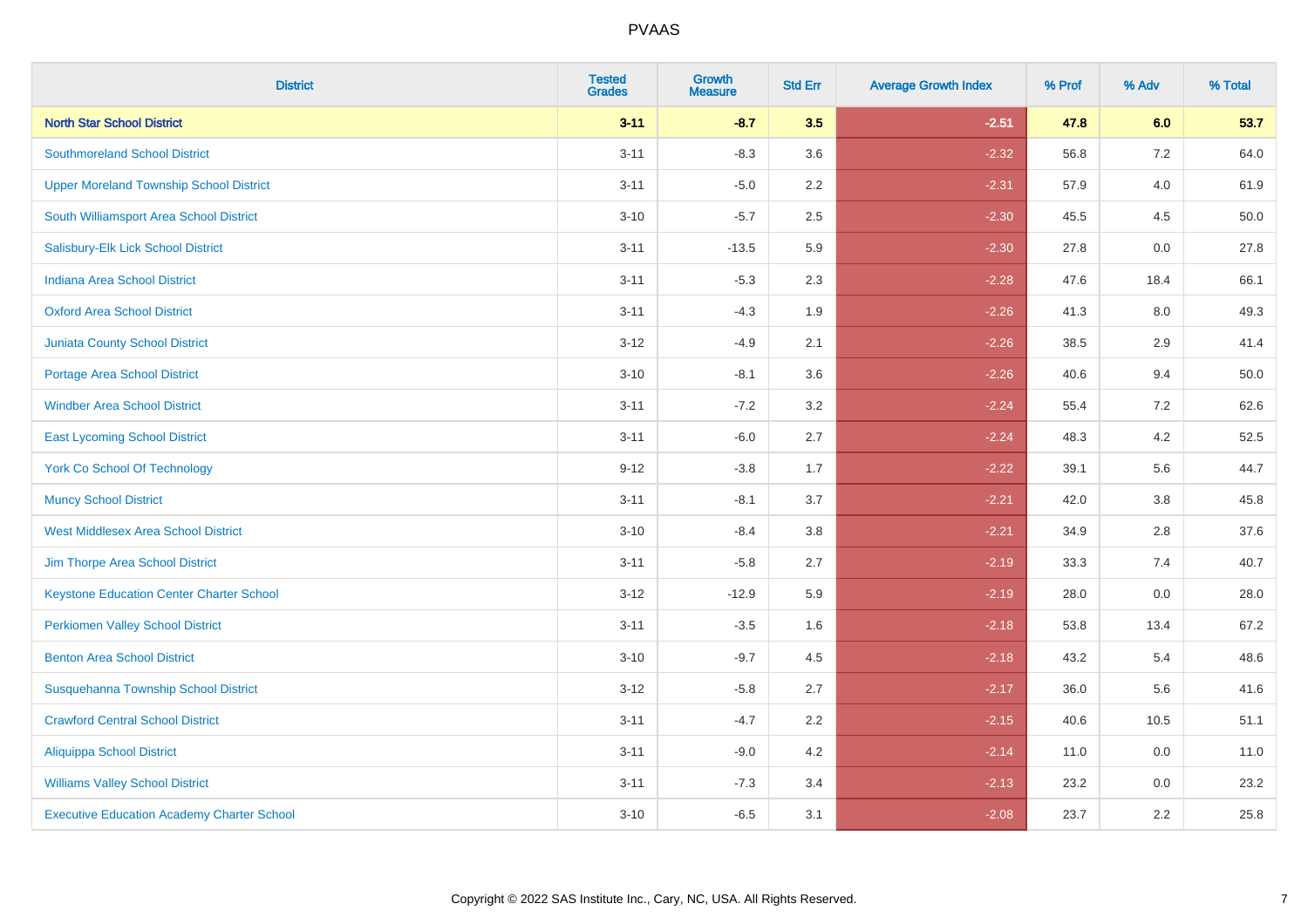| <b>District</b>                                | <b>Tested</b><br><b>Grades</b> | <b>Growth</b><br><b>Measure</b> | <b>Std Err</b> | <b>Average Growth Index</b> | % Prof | % Adv | % Total |
|------------------------------------------------|--------------------------------|---------------------------------|----------------|-----------------------------|--------|-------|---------|
| <b>North Star School District</b>              | $3 - 11$                       | $-8.7$                          | 3.5            | $-2.51$                     | 47.8   | 6.0   | 53.7    |
| <b>Middletown Area School District</b>         | $3 - 11$                       | $-5.3$                          | 2.6            | $-2.05$                     | 46.4   | 5.3   | 51.7    |
| <b>Karns City Area School District</b>         | $3 - 11$                       | $-6.0$                          | 2.9            | $-2.03$                     | 53.1   | 8.3   | 61.5    |
| <b>Corry Area School District</b>              | $3 - 11$                       | $-5.3$                          | 2.6            | $-2.03$                     | 38.5   | 6.0   | 44.5    |
| <b>California Area School District</b>         | $3 - 10$                       | $-7.3$                          | 3.6            | $-2.02$                     | 42.6   | 9.8   | 52.5    |
| <b>Moshannon Valley School District</b>        | $3 - 10$                       | $-7.0$                          | 3.4            | $-2.01$                     | 48.5   | 0.0   | 48.5    |
| The New Academy Charter School                 | $8 - 11$                       | $-10.4$                         | 5.2            | $-2.00$                     | 0.0    | 0.0   | 0.0     |
| <b>Upper Dauphin Area School District</b>      | $3 - 11$                       | $-6.3$                          | 3.2            | $-1.98$                     | 37.4   | 4.8   | 42.2    |
| <b>Mount Union Area School District</b>        | $3 - 10$                       | $-6.1$                          | 3.1            | $-1.97$                     | 32.2   | 3.4   | 35.6    |
| <b>Forest City Regional School District</b>    | $3 - 12$                       | $-6.0$                          | 3.0            | $-1.96$                     | 44.1   | 0.0   | 44.1    |
| <b>Bermudian Springs School District</b>       | $3 - 11$                       | $-5.5$                          | 2.9            | $-1.94$                     | 56.4   | 6.8   | 63.2    |
| <b>Somerset Area School District</b>           | $3 - 11$                       | $-4.4$                          | 2.3            | $-1.93$                     | 44.4   | 14.9  | 59.3    |
| <b>Mount Pleasant Area School District</b>     | $3 - 11$                       | $-5.0$                          | 2.6            | $-1.93$                     | 52.6   | 0.0   | 52.6    |
| <b>Gettysburg Area School District</b>         | $3 - 11$                       | $-4.0$                          | 2.1            | $-1.89$                     | 45.3   | 14.0  | 59.3    |
| <b>Greensburg Salem School District</b>        | $3 - 11$                       | $-4.4$                          | 2.4            | $-1.88$                     | 47.6   | 4.9   | 52.4    |
| <b>East Allegheny School District</b>          | $3 - 11$                       | $-6.3$                          | 3.3            | $-1.87$                     | 31.9   | 9.7   | 41.7    |
| <b>Western Beaver County School District</b>   | $3 - 11$                       | $-7.8$                          | 4.2            | $-1.87$                     | 56.5   | 6.5   | 63.0    |
| <b>Central Columbia School District</b>        | $3 - 12$                       | $-4.8$                          | 2.6            | $-1.86$                     | 53.7   | 14.8  | 68.5    |
| <b>Kiski Area School District</b>              | $3 - 11$                       | $-3.7$                          | 2.0            | $-1.86$                     | 57.4   | 10.4  | 67.8    |
| <b>Brownsville Area School District</b>        | $3 - 12$                       | $-7.2$                          | 3.9            | $-1.83$                     | 34.4   | 6.1   | 40.5    |
| <b>Montrose Area School District</b>           | $3 - 10$                       | $-5.5$                          | 3.0            | $-1.82$                     | 46.7   | 5.4   | 52.2    |
| <b>Brandywine Heights Area School District</b> | $3 - 11$                       | $-4.9$                          | 2.7            | $-1.81$                     | 49.2   | 8.2   | 57.4    |
| <b>Pequea Valley School District</b>           | $3 - 11$                       | $-5.8$                          | 3.2            | $-1.80$                     | 39.8   | 9.1   | 48.9    |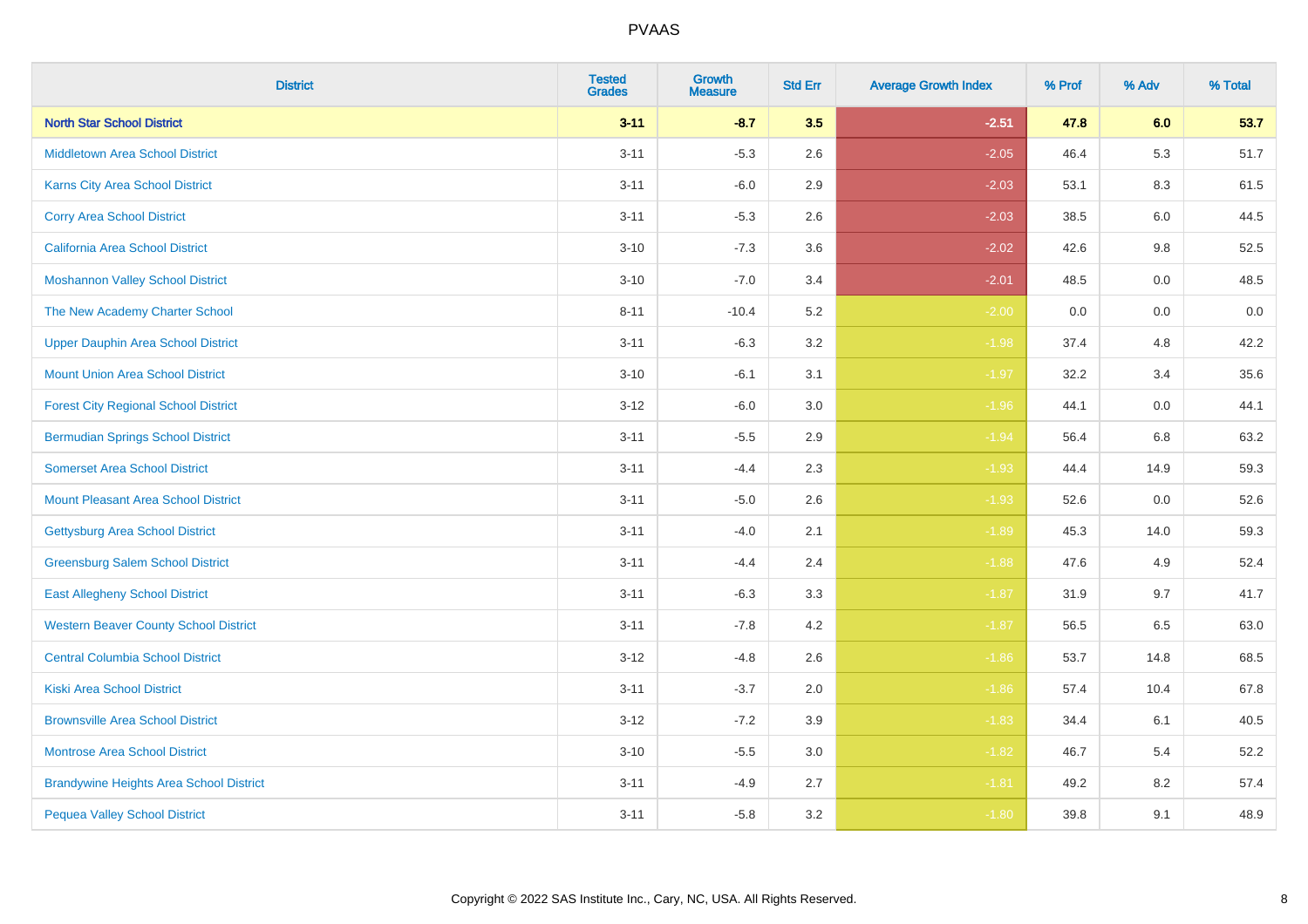| <b>District</b>                                                       | <b>Tested</b><br><b>Grades</b> | Growth<br><b>Measure</b> | <b>Std Err</b> | <b>Average Growth Index</b> | % Prof | % Adv   | % Total |
|-----------------------------------------------------------------------|--------------------------------|--------------------------|----------------|-----------------------------|--------|---------|---------|
| <b>North Star School District</b>                                     | $3 - 11$                       | $-8.7$                   | 3.5            | $-2.51$                     | 47.8   | 6.0     | 53.7    |
| <b>Pittston Area School District</b>                                  | $3 - 11$                       | $-10.1$                  | 5.6            | $-1.80$                     | 38.1   | 9.5     | 47.6    |
| <b>Washington School District</b>                                     | $3 - 11$                       | $-4.9$                   | 2.8            | $-1.76$                     | 30.1   | 2.4     | 32.5    |
| <b>Canton Area School District</b>                                    | $3 - 11$                       | $-5.5$                   | $3.2\,$        | $-1.75$                     | 40.7   | 2.3     | 43.0    |
| <b>Old Forge School District</b>                                      | $3 - 12$                       | $-5.9$                   | 3.4            | $-1.73$                     | 52.9   | 7.1     | 60.0    |
| Perseus House Charter School Of Excellence                            | $6 - 11$                       | $-5.2$                   | 3.0            | $-1.72$                     | 16.5   | 0.0     | 16.5    |
| <b>Brentwood Borough School District</b>                              | $3 - 11$                       | $-5.3$                   | $3.0\,$        | $-1.72$                     | 52.0   | 6.1     | 58.2    |
| East Pennsboro Area School District                                   | $3 - 11$                       | $-4.2$                   | 2.5            | $-1.71$                     | 60.8   | 8.5     | 69.3    |
| <b>Twin Valley School District</b>                                    | $3 - 12$                       | $-3.6$                   | 2.1            | $-1.69$                     | 49.6   | 7.1     | 56.8    |
| <b>Pottstown School District</b>                                      | $3 - 12$                       | $-4.0$                   | 2.4            | $-1.68$                     | 29.8   | 1.2     | 31.0    |
| <b>Fairfield Area School District</b>                                 | $3 - 11$                       | $-5.6$                   | 3.4            | $-1.66$                     | 57.9   | 4.0     | 61.8    |
| <b>Shamokin Area School District</b>                                  | $3 - 11$                       | $-7.7$                   | 4.8            | $-1.60$                     | 38.1   | 3.2     | 41.3    |
| Preparatory Charter School Of Mathematics, Science, Tech, And Careers | $9 - 10$                       | $-4.0$                   | 2.5            | $-1.59$                     | 15.0   | $0.0\,$ | 15.0    |
| <b>Carbon Career &amp; Technical Institute</b>                        | $9 - 11$                       | $-5.7$                   | 3.6            | $-1.59$                     | 34.5   | 1.2     | 35.7    |
| <b>Tri-Valley School District</b>                                     | $3 - 10$                       | $-6.4$                   | 4.1            | $-1.57$                     | 37.0   | 4.4     | 41.3    |
| <b>Fort Cherry School District</b>                                    | $3 - 10$                       | $-5.9$                   | 3.8            | $-1.56$                     | 55.2   | 5.2     | 60.3    |
| <b>MaST Community Charter School</b>                                  | $3 - 10$                       | $-4.1$                   | 2.7            | $-1.52$                     | 44.0   | 9.5     | 53.4    |
| <b>Claysburg-Kimmel School District</b>                               | $3 - 11$                       | $-5.7$                   | 4.0            | $-1.42$                     | 42.9   | 8.2     | 51.0    |
| <b>Westmont Hilltop School District</b>                               | $3 - 11$                       | $-4.0$                   | 2.8            | $-1.40$                     | 36.3   | 13.3    | 49.6    |
| <b>Greencastle-Antrim School District</b>                             | $3 - 11$                       | $-3.0$                   | 2.2            | $-1.36$                     | 62.4   | 9.9     | 72.3    |
| <b>Ferndale Area School District</b>                                  | $3 - 10$                       | $-5.8$                   | 4.3            | $-1.33$                     | 40.0   | 0.0     | 40.0    |
| <b>Cambria Heights School District</b>                                | $3 - 10$                       | $-4.1$                   | 3.1            | $-1.32$                     | 51.0   | 6.0     | 57.0    |
| <b>Ellwood City Area School District</b>                              | $3 - 11$                       | $-4.2$                   | 3.2            | $-1.29$                     | 54.1   | 14.1    | 68.2    |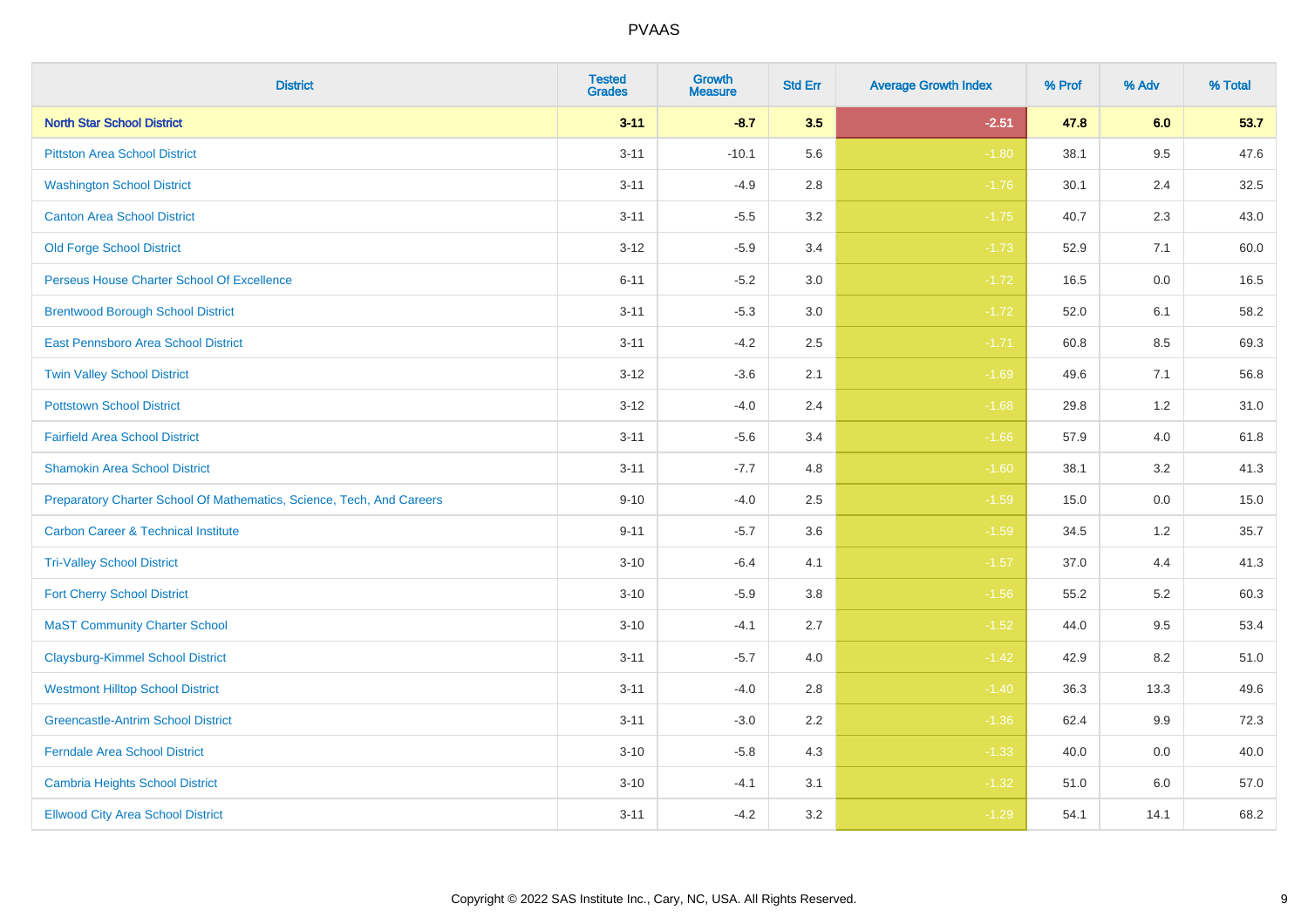| <b>District</b>                              | <b>Tested</b><br><b>Grades</b> | Growth<br><b>Measure</b> | <b>Std Err</b> | <b>Average Growth Index</b> | % Prof | % Adv   | % Total |
|----------------------------------------------|--------------------------------|--------------------------|----------------|-----------------------------|--------|---------|---------|
| <b>North Star School District</b>            | $3 - 11$                       | $-8.7$                   | 3.5            | $-2.51$                     | 47.8   | 6.0     | 53.7    |
| <b>Shade-Central City School District</b>    | $3 - 11$                       | $-5.9$                   | 4.6            | $-1.28$                     | 27.8   | 0.0     | 27.8    |
| <b>Bristol Borough School District</b>       | $3 - 12$                       | $-4.3$                   | 3.4            | $-1.27$                     | 39.7   | 1.3     | 41.0    |
| <b>Troy Area School District</b>             | $3 - 10$                       | $-4.3$                   | 3.4            | $-1.26$                     | 43.2   | 5.7     | 48.9    |
| <b>Apollo-Ridge School District</b>          | $3 - 12$                       | $-4.7$                   | 3.7            | $-1.24$                     | 50.0   | 10.0    | 60.0    |
| <b>Elk Lake School District</b>              | $3 - 11$                       | $-4.0$                   | 3.3            | $-1.23$                     | 46.2   | 3.3     | 49.4    |
| <b>Scranton School District</b>              | $3 - 12$                       | $-2.9$                   | 2.4            | $-1.22$                     | 45.6   | 3.6     | 49.1    |
| <b>Riverview School District</b>             | $3 - 11$                       | $-4.6$                   | 3.8            | $-1.20$                     | 57.9   | 15.8    | 73.7    |
| <b>Greater Johnstown School District</b>     | $3 - 11$                       | $-3.1$                   | 2.6            | $-1.19$                     | 26.1   | 0.0     | 26.1    |
| <b>Big Beaver Falls Area School District</b> | $3 - 11$                       | $-3.9$                   | 3.3            | $-1.18$                     | 34.1   | 3.5     | 37.6    |
| <b>Chichester School District</b>            | $3 - 11$                       | $-2.7$                   | 2.3            | $-1.17$                     | 44.6   | 6.6     | 51.2    |
| <b>Chestnut Ridge School District</b>        | $3 - 12$                       | $-3.4$                   | 2.9            | $-1.17$                     | 46.6   | 5.8     | 52.4    |
| <b>Kane Area School District</b>             | $3 - 10$                       | $-3.7$                   | 3.2            | $-1.17$                     | 39.5   | 9.9     | 49.4    |
| <b>Antietam School District</b>              | $3 - 10$                       | $-4.3$                   | 3.8            | $-1.13$                     | 36.4   | 5.4     | 41.8    |
| Jeannette City School District               | $3 - 11$                       | $-4.3$                   | 3.8            | $-1.13$                     | 46.7   | 7.5     | 54.2    |
| <b>Dallas School District</b>                | $3 - 11$                       | $-2.5$                   | 2.2            | $-1.12$                     | 54.9   | $7.6\,$ | 62.4    |
| Juniata Valley School District               | $3 - 11$                       | $-3.9$                   | 3.5            | $-1.10$                     | 44.4   | 3.5     | 47.8    |
| <b>Riverside School District</b>             | $3 - 11$                       | $-3.2$                   | 3.0            | $-1.09$                     | 43.0   | 9.0     | 52.0    |
| Conemaugh Township Area School District      | $3 - 12$                       | $-3.7$                   | 3.4            | $-1.09$                     | 53.8   | 17.6    | 71.4    |
| Oil City Area School District                | $3 - 11$                       | $-2.9$                   | 2.6            | $-1.08$                     | 44.4   | 5.8     | 50.2    |
| <b>Quaker Valley School District</b>         | $3 - 11$                       | $-2.8$                   | 2.6            | $-1.08$                     | 55.2   | 13.2    | 68.4    |
| <b>West Greene School District</b>           | $3 - 11$                       | $-4.5$                   | 4.3            | $-1.04$                     | 36.6   | 7.3     | 43.9    |
| <b>Lewisburg Area School District</b>        | $3 - 11$                       | $-2.7$                   | 2.6            | $-1.03$                     | 57.0   | 18.5    | 75.6    |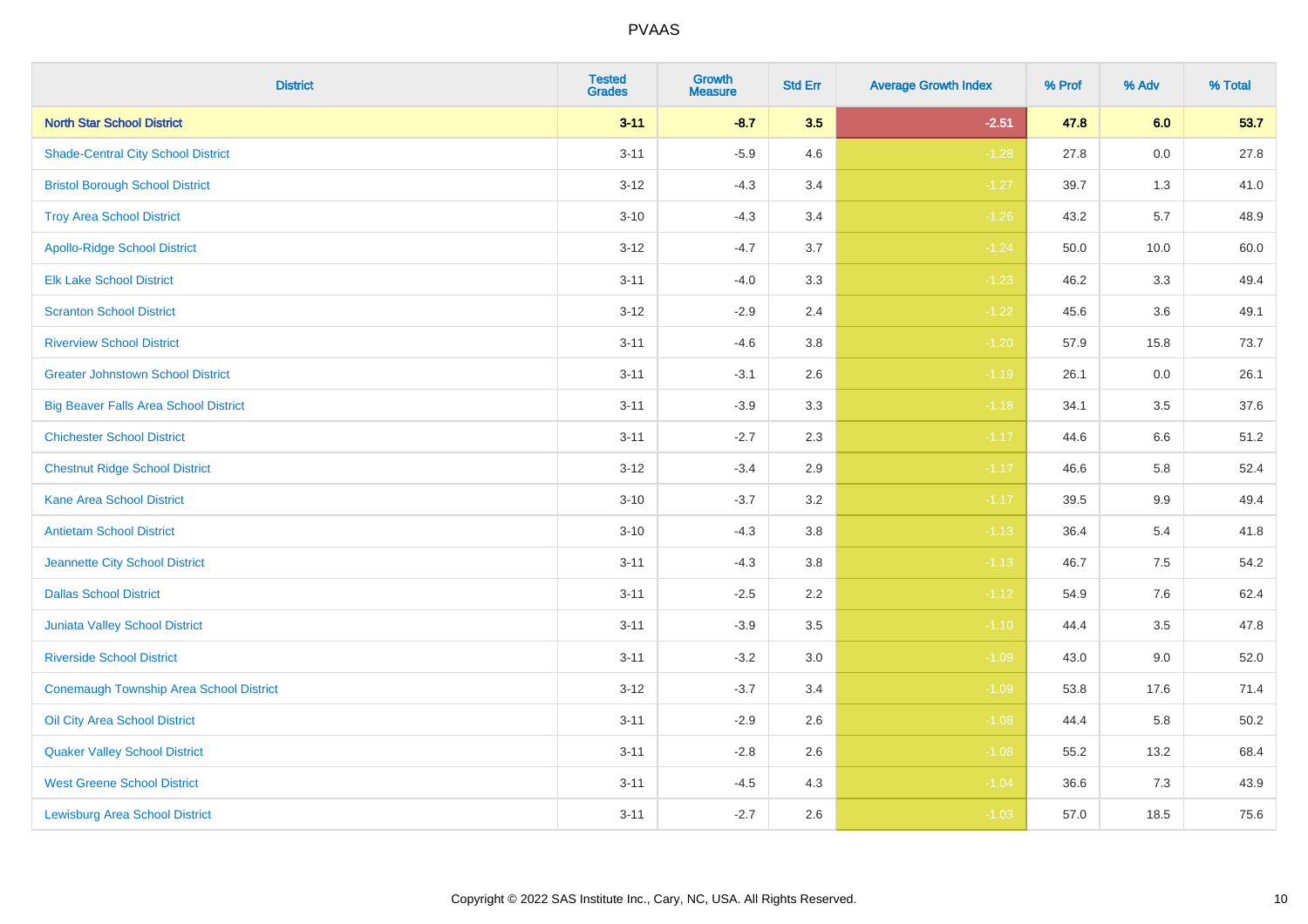| <b>District</b>                               | <b>Tested</b><br><b>Grades</b> | <b>Growth</b><br><b>Measure</b> | <b>Std Err</b> | <b>Average Growth Index</b> | % Prof | % Adv | % Total |
|-----------------------------------------------|--------------------------------|---------------------------------|----------------|-----------------------------|--------|-------|---------|
| <b>North Star School District</b>             | $3 - 11$                       | $-8.7$                          | 3.5            | $-2.51$                     | 47.8   | 6.0   | 53.7    |
| <b>Valley Grove School District</b>           | $3 - 10$                       | $-3.7$                          | 3.7            | $-1.01$                     | 51.2   | 6.1   | 57.3    |
| <b>Seneca Valley School District</b>          | $3 - 11$                       | $-1.4$                          | 1.4            | $-0.99$                     | 57.2   | 11.4  | 68.6    |
| <b>North Hills School District</b>            | $3 - 11$                       | $-1.8$                          | 1.8            | $-0.96$                     | 59.1   | 14.1  | 73.2    |
| Imhotep Institute Charter High School         | $9 - 11$                       | $-5.3$                          | 5.8            | $-0.92$                     | 25.0   | 0.0   | 25.0    |
| <b>Wyoming Valley West School District</b>    | $3 - 11$                       | $-2.2$                          | 2.4            | $-0.91$                     | 49.4   | 3.0   | 52.4    |
| <b>Sullivan County School District</b>        | $3 - 10$                       | $-4.0$                          | 4.4            | $-0.90$                     | 66.7   | 2.6   | 69.2    |
| <b>Austin Area School District</b>            | $3 - 11$                       | $-5.7$                          | 6.4            | $-0.90$                     | 33.3   | 5.6   | 38.9    |
| <b>Columbia Borough School District</b>       | $3 - 12$                       | $-3.1$                          | 3.5            | $-0.89$                     | 29.5   | 1.9   | 31.4    |
| <b>Montour School District</b>                | $3 - 11$                       | $-1.8$                          | 2.1            | $-0.88$                     | 61.4   | 15.1  | 76.5    |
| <b>Charleroi School District</b>              | $3 - 11$                       | $-2.6$                          | 3.0            | $-0.86$                     | 55.7   | 7.4   | 63.1    |
| <b>Phoenixville Area School District</b>      | $3 - 11$                       | $-1.7$                          | 2.1            | $-0.83$                     | 59.9   | 10.6  | 70.5    |
| <b>Chartiers Valley School District</b>       | $3 - 11$                       | $-1.7$                          | 2.0            | $-0.81$                     | 54.7   | 8.4   | 63.1    |
| <b>Forest Area School District</b>            | $3 - 11$                       | $-4.4$                          | 5.4            | $-0.81$                     | 36.2   | 2.1   | 38.3    |
| <b>Lebanon School District</b>                | $3 - 11$                       | $-1.6$                          | 1.9            | $-0.80$                     | 24.4   | 2.6   | 27.0    |
| Shenango Area School District                 | $3 - 11$                       | $-2.6$                          | 3.3            | $-0.79$                     | 50.6   | 13.9  | 64.6    |
| <b>Northeast Bradford School District</b>     | $3 - 10$                       | $-3.1$                          | 4.0            | $-0.78$                     | 33.9   | 3.4   | 37.3    |
| <b>Conemaugh Valley School District</b>       | $3 - 12$                       | $-3.2$                          | 4.1            | $-0.78$                     | 48.2   | 5.6   | 53.7    |
| <b>Gillingham Charter School</b>              | $3 - 11$                       | $-4.4$                          | 5.6            | $-0.77$                     | 20.8   | 8.3   | 29.2    |
| <b>Turkeyfoot Valley Area School District</b> | $3-12$                         | $-4.3$                          | 5.6            | $-0.76$                     | 22.0   | 5.1   | 27.1    |
| <b>Bald Eagle Area School District</b>        | $3 - 11$                       | $-2.1$                          | 2.7            | $-0.75$                     | 48.4   | 9.4   | 57.7    |
| Huntingdon Area School District               | $3 - 11$                       | $-2.0$                          | 2.7            | $-0.72$                     | 36.8   | 10.3  | 47.0    |
| Mt Lebanon School District                    | $3 - 11$                       | $-1.0$                          | 1.5            | $-0.70$                     | 61.9   | 24.0  | 85.9    |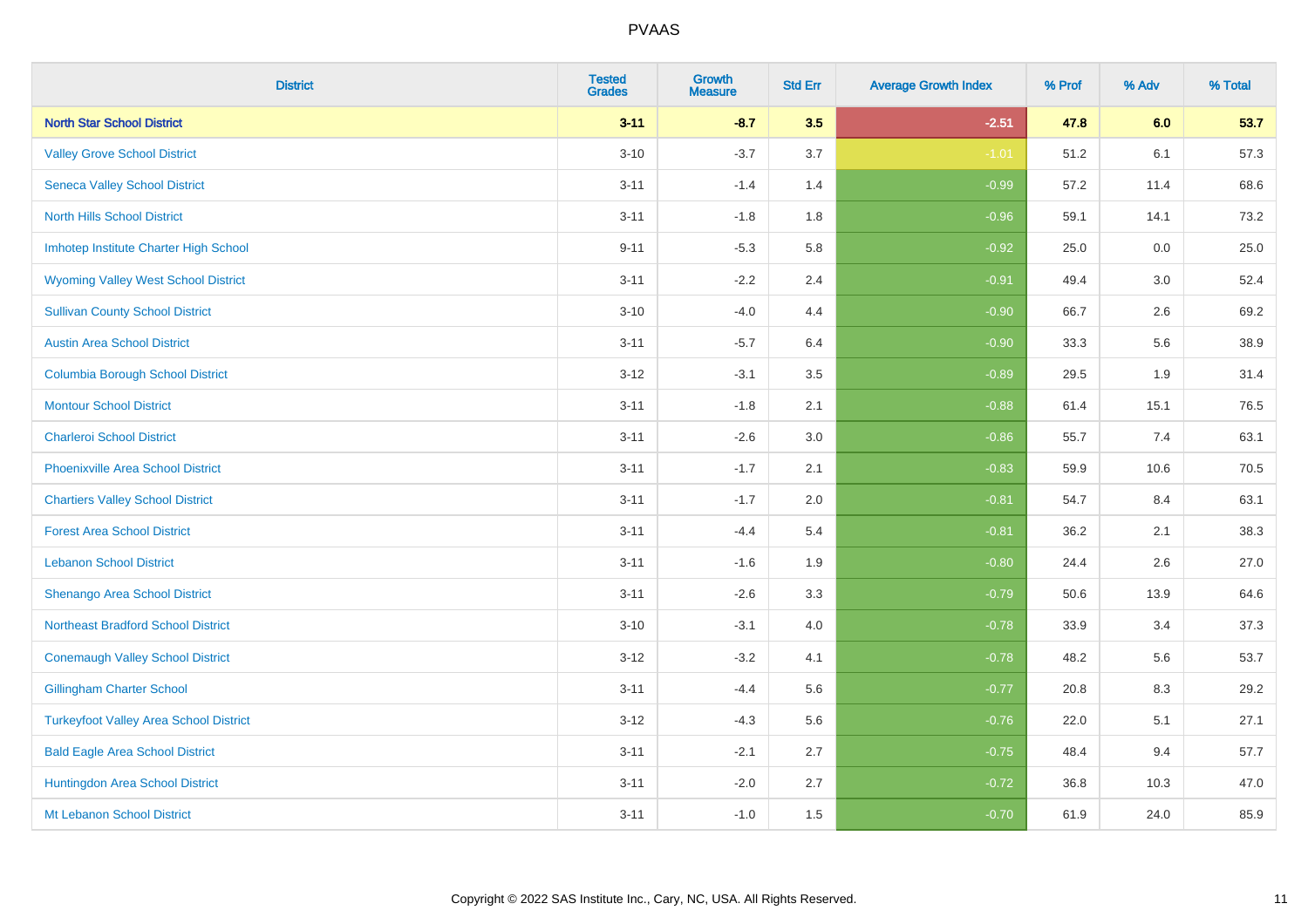| <b>District</b>                                         | <b>Tested</b><br><b>Grades</b> | <b>Growth</b><br><b>Measure</b> | <b>Std Err</b> | <b>Average Growth Index</b> | % Prof | % Adv | % Total |
|---------------------------------------------------------|--------------------------------|---------------------------------|----------------|-----------------------------|--------|-------|---------|
| <b>North Star School District</b>                       | $3 - 11$                       | $-8.7$                          | 3.5            | $-2.51$                     | 47.8   | 6.0   | 53.7    |
| <b>Lehighton Area School District</b>                   | $3 - 11$                       | $-1.6$                          | 2.3            | $-0.70$                     | 51.1   | 5.6   | 56.7    |
| <b>North Pocono School District</b>                     | $3 - 11$                       | $-2.3$                          | 3.4            | $-0.68$                     | 52.0   | 16.4  | 68.5    |
| <b>Cheltenham School District</b>                       | $3 - 11$                       | $-1.4$                          | 2.1            | $-0.67$                     | 46.1   | 10.0  | 56.1    |
| <b>Fannett-Metal School District</b>                    | $3 - 11$                       | $-3.4$                          | 5.1            | $-0.67$                     | 38.7   | 8.1   | 46.8    |
| <b>Susquehanna Community School District</b>            | $3 - 11$                       | $-2.8$                          | 4.2            | $-0.66$                     | 49.4   | 6.9   | 56.3    |
| <b>Burgettstown Area School District</b>                | $3 - 11$                       | $-2.1$                          | 3.4            | $-0.62$                     | 50.0   | 1.4   | 51.4    |
| <b>Clarion-Limestone Area School District</b>           | $3 - 12$                       | $-2.5$                          | 4.1            | $-0.60$                     | 56.8   | 6.8   | 63.6    |
| <b>Manheim Township School District</b>                 | $3 - 12$                       | $-0.9$                          | 1.6            | $-0.58$                     | 53.2   | 15.5  | 68.7    |
| <b>Central Greene School District</b>                   | $3 - 11$                       | $-1.6$                          | 2.8            | $-0.55$                     | 54.2   | 2.8   | 57.0    |
| <b>Mid Valley School District</b>                       | $3 - 10$                       | $-1.7$                          | 3.0            | $-0.55$                     | 45.1   | 7.8   | 52.9    |
| <b>Wyoming Area School District</b>                     | $3 - 10$                       | $-1.3$                          | 2.6            | $-0.50$                     | 53.8   | 10.8  | 64.6    |
| <b>Canon-Mcmillan School District</b>                   | $3 - 11$                       | $-0.8$                          | 1.6            | $-0.50$                     | 58.7   | 15.9  | 74.6    |
| South Side Area School District                         | $3 - 11$                       | $-1.6$                          | 3.3            | $-0.48$                     | 50.0   | 6.8   | 56.8    |
| <b>Elizabethtown Area School District</b>               | $3 - 12$                       | $-0.9$                          | 1.9            | $-0.47$                     | 50.0   | 11.2  | 61.2    |
| Center For Student Learning Charter School At Pennsbury | $6 - 12$                       | $-2.9$                          | 6.1            | $-0.47$                     | 42.9   | 0.0   | 42.9    |
| <b>Conewago Valley School District</b>                  | $3 - 12$                       | $-0.9$                          | 2.0            | $-0.45$                     | 51.7   | 9.6   | 61.3    |
| <b>Bangor Area School District</b>                      | $3 - 12$                       | $-0.9$                          | 2.0            | $-0.43$                     | 44.3   | 4.7   | 49.0    |
| <b>Shaler Area School District</b>                      | $3 - 11$                       | $-0.8$                          | 1.9            | $-0.43$                     | 49.1   | 9.6   | 58.7    |
| North Schuylkill School District                        | $3 - 11$                       | $-1.0$                          | 2.4            | $-0.42$                     | 41.8   | 5.1   | 46.8    |
| <b>Sharpsville Area School District</b>                 | $3 - 11$                       | $-1.4$                          | 3.5            | $-0.40$                     | 55.2   | 13.4  | 68.7    |
| <b>Bellwood-Antis School District</b>                   | $3 - 10$                       | $-1.2$                          | 3.2            | $-0.39$                     | 55.1   | 10.1  | 65.2    |
| <b>Palmerton Area School District</b>                   | $3 - 11$                       | $-1.2$                          | 3.0            | $-0.39$                     | 57.4   | 5.0   | 62.4    |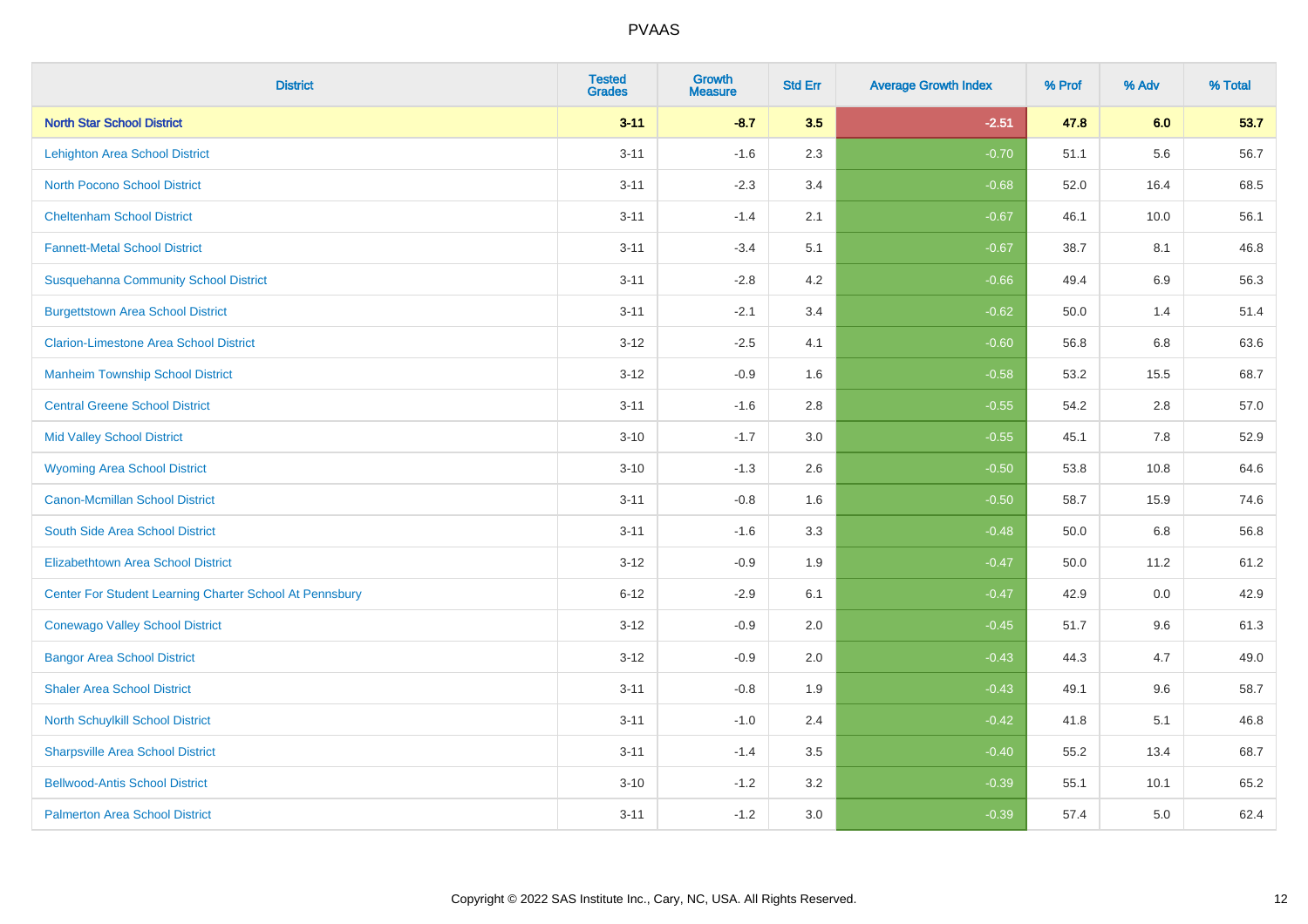| <b>District</b>                                    | <b>Tested</b><br><b>Grades</b> | Growth<br><b>Measure</b> | <b>Std Err</b> | <b>Average Growth Index</b> | % Prof | % Adv   | % Total |
|----------------------------------------------------|--------------------------------|--------------------------|----------------|-----------------------------|--------|---------|---------|
| <b>North Star School District</b>                  | $3 - 11$                       | $-8.7$                   | 3.5            | $-2.51$                     | 47.8   | 6.0     | 53.7    |
| Hope For Hyndman Charter School                    | $3 - 11$                       | $-2.0$                   | 6.1            | $-0.32$                     | 33.3   | 0.0     | 33.3    |
| <b>Albert Gallatin Area School District</b>        | $3 - 11$                       | $-0.8$                   | 2.4            | $-0.32$                     | 54.5   | 10.0    | 64.6    |
| <b>Cornell School District</b>                     | $3 - 11$                       | $-1.6$                   | 5.0            | $-0.32$                     | 33.8   | 1.5     | 35.4    |
| <b>Tuscarora School District</b>                   | $3 - 11$                       | $-0.6$                   | 2.3            | $-0.27$                     | 45.1   | 8.1     | 53.2    |
| <b>Penn Manor School District</b>                  | $3 - 11$                       | $-0.4$                   | 1.6            | $-0.25$                     | 51.9   | 12.6    | 64.5    |
| <b>Lakeview School District</b>                    | $3 - 11$                       | $-0.9$                   | 3.7            | $-0.24$                     | 60.3   | 3.2     | 63.5    |
| <b>Glendale School District</b>                    | $3 - 10$                       | $-0.9$                   | 3.7            | $-0.24$                     | 50.0   | 5.4     | 55.4    |
| <b>Girard School District</b>                      | $3 - 11$                       | $-0.6$                   | 2.7            | $-0.22$                     | 53.9   | 15.6    | 69.6    |
| <b>Harrisburg City School District</b>             | $3 - 11$                       | $-0.4$                   | 2.1            | $-0.19$                     | 15.1   | 0.4     | 15.5    |
| <b>Panther Valley School District</b>              | $3 - 12$                       | $-0.6$                   | 3.3            | $-0.19$                     | 47.9   | 4.3     | 52.1    |
| <b>Westinghouse Arts Academy Charter School</b>    | $9 - 10$                       | $-0.7$                   | 3.6            | $-0.19$                     | 59.2   | 8.4     | 67.6    |
| <b>Millville Area School District</b>              | $3 - 12$                       | $-0.9$                   | 4.7            | $-0.18$                     | 51.4   | 5.4     | 56.8    |
| <b>Mount Carmel Area School District</b>           | $3 - 11$                       | $-0.6$                   | 3.1            | $-0.18$                     | 45.3   | 2.1     | 47.4    |
| <b>Crestwood School District</b>                   | $3 - 11$                       | $-0.4$                   | 2.4            | $-0.17$                     | 57.4   | 17.0    | 74.4    |
| Southern Lehigh School District                    | $3 - 11$                       | $-0.4$                   | 2.3            | $-0.17$                     | 66.1   | 11.9    | 78.0    |
| <b>Achievement House Charter School</b>            | $7 - 11$                       | $-0.7$                   | 4.0            | $-0.17$                     | 32.5   | 2.6     | 35.1    |
| <b>Bellefonte Area School District</b>             | $3 - 11$                       | $-0.4$                   | 2.2            | $-0.17$                     | 47.6   | 10.6    | 58.2    |
| <b>Otto-Eldred School District</b>                 | $3 - 11$                       | $-0.7$                   | 4.2            | $-0.15$                     | 56.2   | $6.2\,$ | 62.5    |
| <b>Oley Valley School District</b>                 | $3 - 11$                       | $-0.4$                   | 2.8            | $-0.15$                     | 43.1   | 12.9    | 56.0    |
| Philadelphia Electrical & Tech Charter High School | $10 - 10$                      | $-0.5$                   | 2.9            | $-0.15$                     | 8.8    | 0.0     | 8.8     |
| <b>Central Fulton School District</b>              | $3 - 11$                       | $-0.5$                   | 3.5            | $-0.14$                     | 51.4   | 8.6     | 60.0    |
| <b>Blue Ridge School District</b>                  | $3 - 11$                       | $-0.5$                   | 3.6            | $-0.12$                     | 44.6   | 3.1     | 47.7    |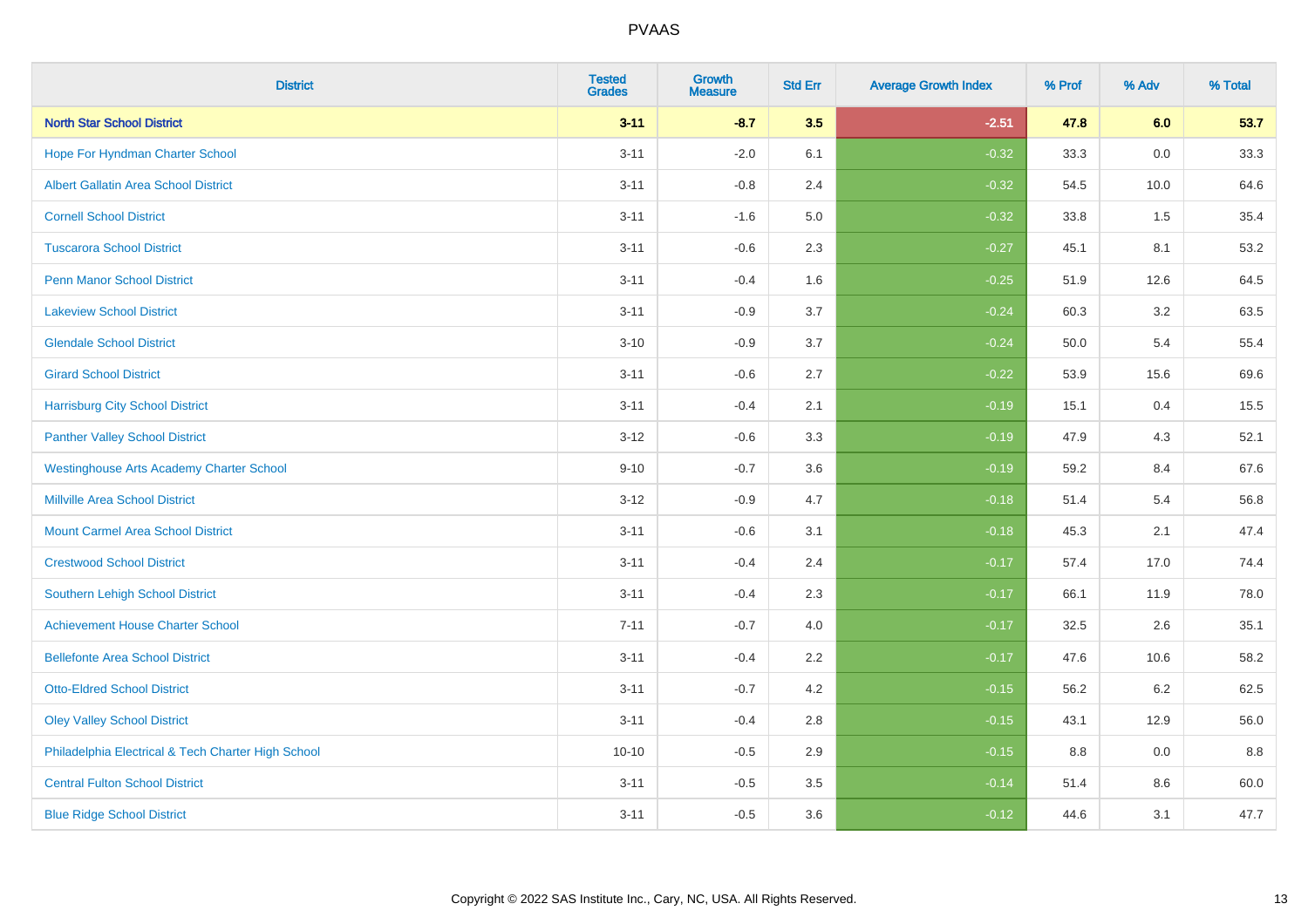| <b>District</b>                          | <b>Tested</b><br><b>Grades</b> | <b>Growth</b><br><b>Measure</b> | <b>Std Err</b> | <b>Average Growth Index</b> | % Prof | % Adv   | % Total |
|------------------------------------------|--------------------------------|---------------------------------|----------------|-----------------------------|--------|---------|---------|
| <b>North Star School District</b>        | $3 - 11$                       | $-8.7$                          | 3.5            | $-2.51$                     | 47.8   | 6.0     | 53.7    |
| New Kensington-Arnold School District    | $3 - 11$                       | $-0.4$                          | 3.8            | $-0.10$                     | 40.7   | 3.7     | 44.4    |
| <b>Chester-Upland School District</b>    | $3 - 11$                       | $-0.3$                          | 2.7            | $-0.09$                     | 13.8   | $0.8\,$ | 14.6    |
| <b>Warren County School District</b>     | $3 - 11$                       | $-0.1$                          | 1.8            | $-0.06$                     | 37.2   | 5.3     | 42.6    |
| <b>Mercer Area School District</b>       | $3 - 11$                       | $-0.2$                          | 3.3            | $-0.06$                     | 56.0   | 8.0     | 64.0    |
| <b>Avella Area School District</b>       | $3 - 12$                       | $-0.3$                          | 4.7            | $-0.05$                     | 49.3   | 14.5    | 63.8    |
| <b>Kutztown Area School District</b>     | $3 - 12$                       | $-0.2$                          | 3.2            | $-0.05$                     | 55.4   | 13.3    | 68.7    |
| <b>Susquenita School District</b>        | $3 - 11$                       | $-0.1$                          | 2.8            | $-0.01$                     | 47.7   | 10.1    | 57.8    |
| <b>Penn Cambria School District</b>      | $3 - 11$                       | $-0.0$                          | 2.7            | $-0.01$                     | 61.5   | 7.7     | 69.2    |
| <b>Wilkes-Barre Area School District</b> | $3 - 11$                       | 0.1                             | 3.2            | 0.02                        | 35.5   | 5.4     | 40.9    |
| East Stroudsburg Area School District    | $3 - 11$                       | 0.1                             | 1.6            | 0.05                        | 45.8   | 7.8     | 53.6    |
| <b>West Branch Area School District</b>  | $3 - 11$                       | 0.2                             | 3.8            | 0.05                        | 47.2   | 1.9     | 49.1    |
| <b>Hempfield School District</b>         | $3 - 11$                       | 0.1                             | 1.4            | 0.08                        | 58.2   | $9.9\,$ | 68.2    |
| Insight PA Cyber Charter School          | $3 - 11$                       | 0.7                             | 5.7            | 0.12                        | 50.0   | 4.8     | 54.8    |
| <b>Danville Area School District</b>     | $3 - 11$                       | 0.4                             | 2.6            | 0.15                        | 57.4   | 18.4    | 75.7    |
| <b>Smethport Area School District</b>    | $3 - 12$                       | $0.6\,$                         | 3.9            | 0.15                        | 37.0   | 1.8     | 38.9    |
| Northern Lebanon School District         | $3 - 11$                       | 0.4                             | 2.5            | 0.15                        | 28.0   | 3.0     | 31.0    |
| <b>Brockway Area School District</b>     | $3 - 11$                       | 0.6                             | 3.6            | 0.16                        | 49.2   | 7.7     | 56.9    |
| <b>Reynolds School District</b>          | $3 - 10$                       | 0.5                             | 3.4            | 0.16                        | 52.1   | 7.0     | 59.2    |
| <b>Jersey Shore Area School District</b> | $3 - 11$                       | 0.5                             | 2.6            | 0.21                        | 47.1   | 9.2     | 56.2    |
| <b>Bloomsburg Area School District</b>   | $3 - 10$                       | 0.7                             | 3.0            | 0.23                        | 55.9   | 11.8    | 67.6    |
| <b>Greenville Area School District</b>   | $3 - 11$                       | 0.7                             | 2.9            | 0.26                        | 53.4   | 6.9     | 60.3    |
| <b>Greater Latrobe School District</b>   | $3 - 11$                       | 0.6                             | 1.9            | 0.31                        | 55.5   | 14.1    | 69.5    |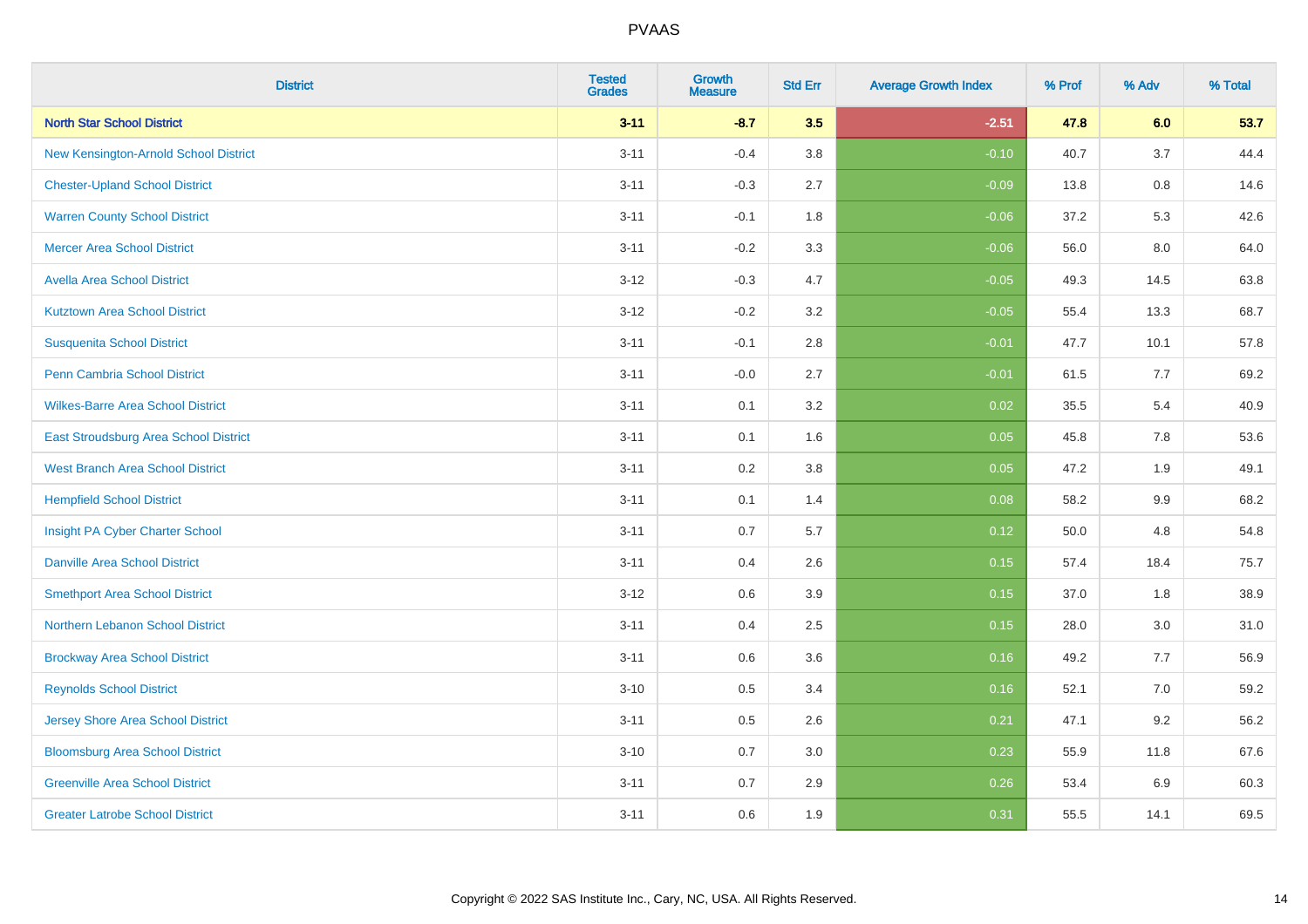| <b>District</b>                                   | <b>Tested</b><br><b>Grades</b> | <b>Growth</b><br><b>Measure</b> | <b>Std Err</b> | <b>Average Growth Index</b> | % Prof | % Adv   | % Total |
|---------------------------------------------------|--------------------------------|---------------------------------|----------------|-----------------------------|--------|---------|---------|
| <b>North Star School District</b>                 | $3 - 11$                       | $-8.7$                          | 3.5            | $-2.51$                     | 47.8   | 6.0     | 53.7    |
| Lehigh Valley Academy Regional Charter School     | $3 - 11$                       | 0.7                             | 2.3            | 0.32                        | 46.3   | $5.0\,$ | 51.4    |
| <b>Lower Dauphin School District</b>              | $3 - 11$                       | 0.6                             | 1.9            | 0.33                        | 49.2   | 12.6    | 61.8    |
| <b>Wyomissing Area School District</b>            | $3 - 12$                       | 0.8                             | 2.6            | 0.33                        | 55.7   | 17.6    | 73.3    |
| <b>Mastery Charter School - Thomas Campus</b>     | $3 - 10$                       | 2.1                             | 6.2            | 0.33                        | 28.6   | 0.0     | 28.6    |
| <b>Wallingford-Swarthmore School District</b>     | $3 - 10$                       | 0.9                             | 2.4            | 0.38                        | 64.4   | 22.7    | 87.1    |
| <b>Gateway School District</b>                    | $3 - 11$                       | 0.8                             | 2.2            | 0.38                        | 52.1   | 13.8    | 65.9    |
| <b>Lakeland School District</b>                   | $3 - 11$                       | 1.1                             | 2.8            | 0.38                        | 48.6   | 3.7     | 52.3    |
| <b>South Eastern School District</b>              | $3 - 11$                       | 0.9                             | 2.4            | 0.39                        | 54.8   | 6.6     | 61.4    |
| <b>Tussey Mountain School District</b>            | $3 - 12$                       | 1.5                             | 3.7            | 0.40                        | 38.6   | 1.8     | 40.4    |
| <b>Newport School District</b>                    | $3 - 12$                       | 1.4                             | 3.5            | 0.41                        | 51.5   | 10.3    | 61.8    |
| <b>Galeton Area School District</b>               | $3 - 11$                       | 2.2                             | 5.3            | 0.42                        | 41.3   | 4.4     | 45.6    |
| <b>Mastery Charter High School-Lenfest Campus</b> | $7 - 11$                       | 2.5                             | 5.7            | 0.43                        | 40.0   | $0.0\,$ | 40.0    |
| <b>Union Area School District</b>                 | $3 - 11$                       | 1.9                             | 4.3            | 0.44                        | 61.5   | 0.0     | 61.5    |
| <b>Roberto Clemente Charter School</b>            | $3 - 12$                       | 2.2                             | 4.9            | $\boxed{0.45}$              | 27.5   | $5.0\,$ | 32.5    |
| <b>Purchase Line School District</b>              | $3 - 12$                       | 1.7                             | 3.5            | 0.47                        | 43.1   | 5.4     | 48.5    |
| <b>Upper Adams School District</b>                | $3 - 11$                       | 1.3                             | 2.9            | 0.47                        | 55.2   | 8.6     | 63.8    |
| <b>Hanover Area School District</b>               | $3 - 11$                       | 2.2                             | 4.6            | 0.48                        | 42.9   | 5.7     | 48.6    |
| <b>Radnor Township School District</b>            | $3 - 12$                       | 1.0                             | 2.1            | 0.50                        | 65.0   | 23.2    | 88.2    |
| <b>Union School District</b>                      | $3 - 12$                       | 2.3                             | 4.2            | 0.54                        | 32.6   | 7.0     | 39.5    |
| <b>Schuylkill Valley School District</b>          | $3 - 11$                       | 1.4                             | 2.5            | 0.56                        | 55.1   | 10.2    | 65.3    |
| <b>Forbes Road School District</b>                | $3 - 11$                       | $2.8\,$                         | 5.1            | 0.56                        | 41.4   | 10.3    | 51.7    |
| <b>Commodore Perry School District</b>            | $3 - 11$                       | 3.2                             | 5.5            | 0.58                        | 58.3   | 0.0     | 58.3    |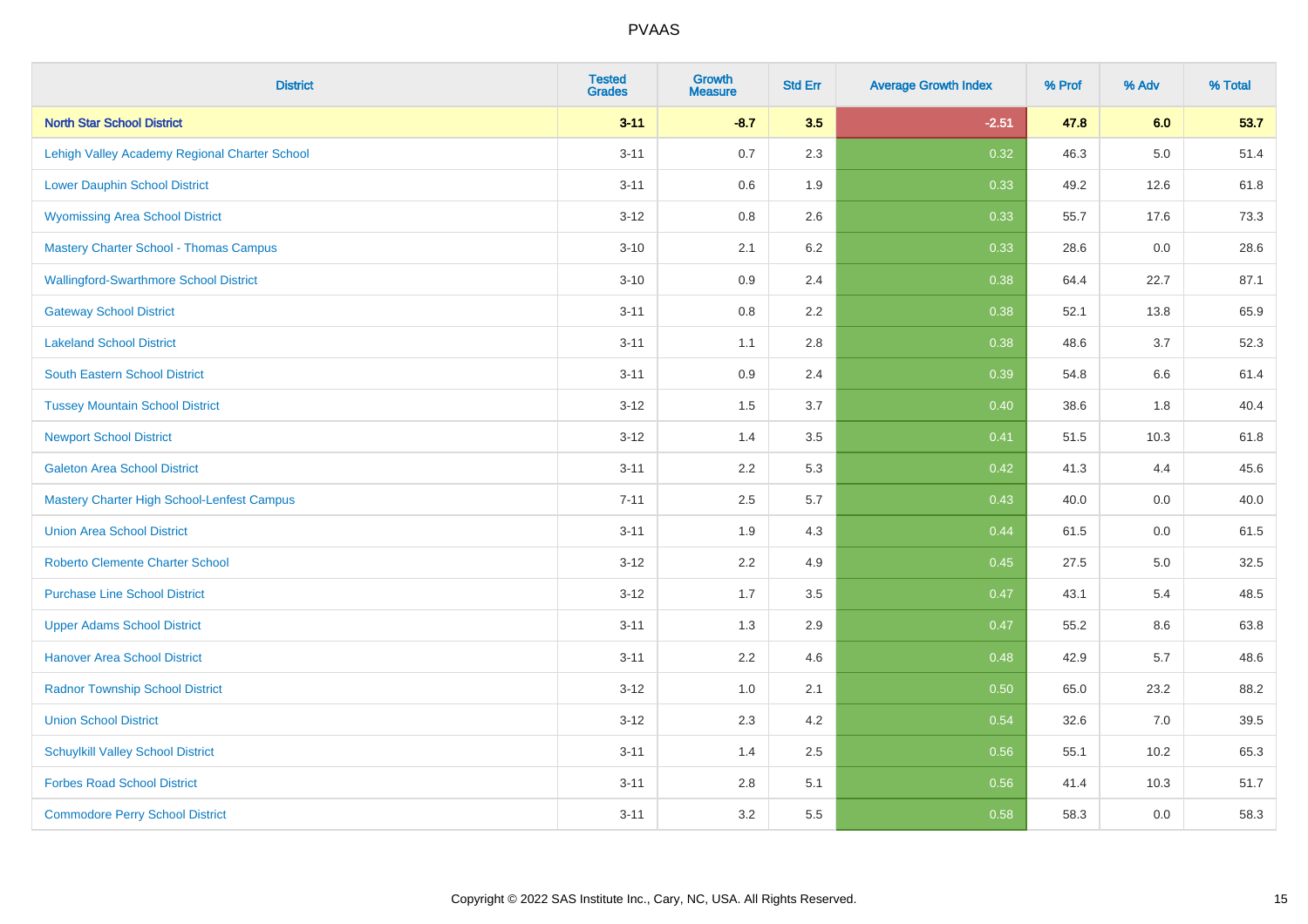| <b>District</b>                                | <b>Tested</b><br><b>Grades</b> | <b>Growth</b><br><b>Measure</b> | <b>Std Err</b> | <b>Average Growth Index</b> | % Prof | % Adv   | % Total |
|------------------------------------------------|--------------------------------|---------------------------------|----------------|-----------------------------|--------|---------|---------|
| <b>North Star School District</b>              | $3 - 11$                       | $-8.7$                          | 3.5            | $-2.51$                     | 47.8   | 6.0     | 53.7    |
| <b>Laurel School District</b>                  | $3 - 11$                       | 1.8                             | 3.1            | 0.59                        | 70.1   | $2.3\,$ | 72.4    |
| <b>United School District</b>                  | $3 - 11$                       | 2.1                             | 3.4            | 0.63                        | 60.3   | 6.6     | 66.9    |
| <b>Athens Area School District</b>             | $3 - 11$                       | 1.6                             | 2.5            | 0.64                        | 46.9   | 7.6     | 54.5    |
| <b>Harmony Area School District</b>            | $3 - 10$                       | 4.5                             | 6.3            | 0.72                        | 33.3   | 13.3    | 46.7    |
| <b>Southeastern Greene School District</b>     | $3 - 10$                       | 3.3                             | 4.6            | 0.72                        | 57.6   | 6.1     | 63.6    |
| Urban Pathways 6-12 Charter School             | $6 - 11$                       | 4.8                             | 6.4            | 0.75                        | 28.6   | 0.0     | 28.6    |
| <b>Camp Hill School District</b>               | $3 - 12$                       | 2.3                             | 3.0            | 0.78                        | 53.6   | 17.5    | 71.1    |
| <b>Marple Newtown School District</b>          | $3 - 11$                       | 2.0                             | 2.4            | 0.81                        | 57.6   | 12.8    | 70.4    |
| <b>Mcguffey School District</b>                | $3 - 11$                       | 2.1                             | 2.6            | 0.81                        | 57.7   | 3.1     | 60.8    |
| North Clarion County School District           | $3 - 12$                       | 3.7                             | 4.3            | 0.85                        | 67.5   | 15.0    | 82.5    |
| <b>West Jefferson Hills School District</b>    | $3 - 11$                       | 1.8                             | 2.1            | 0.88                        | 55.7   | 20.8    | 76.4    |
| South Fayette Township School District         | $3 - 11$                       | 1.7                             | 2.0            | 0.88                        | 61.0   | 26.5    | 87.6    |
| <b>Bedford Area School District</b>            | $3 - 11$                       | 2.5                             | 2.6            | 0.93                        | 48.5   | 10.0    | 58.5    |
| Northwestern Lehigh School District            | $3 - 11$                       | 2.2                             | 2.3            | 0.93                        | 53.3   | 9.7     | 63.0    |
| <b>Keystone School District</b>                | $3 - 11$                       | 3.1                             | 3.3            | 0.94                        | 50.6   | 6.5     | 57.1    |
| <b>Baldwin-Whitehall School District</b>       | $3 - 11$                       | 1.8                             | 1.9            | 0.94                        | 58.6   | 8.6     | 67.1    |
| <b>Clairton City School District</b>           | $3 - 11$                       | 3.5                             | 3.7            | 0.95                        | 13.4   | 0.0     | 13.4    |
| <b>Lower Moreland Township School District</b> | $3 - 11$                       | 2.0                             | 2.2            | 0.95                        | 62.8   | 17.0    | 79.8    |
| <b>Berlin Brothersvalley School District</b>   | $3 - 11$                       | 4.0                             | 4.2            | 0.96                        | 48.8   | 14.0    | 62.8    |
| <b>Hopewell Area School District</b>           | $3 - 11$                       | 2.6                             | 2.7            | 0.97                        | 58.4   | 4.0     | 62.4    |
| <b>Bensalem Township School District</b>       | $3 - 11$                       | 1.6                             | 1.6            | 0.98                        | 38.8   | 8.3     | 47.1    |
| Lehigh Career & Technical Institute            | $10 - 12$                      | 5.6                             | 5.6            | 0.99                        | 78.3   | 0.0     | 78.3    |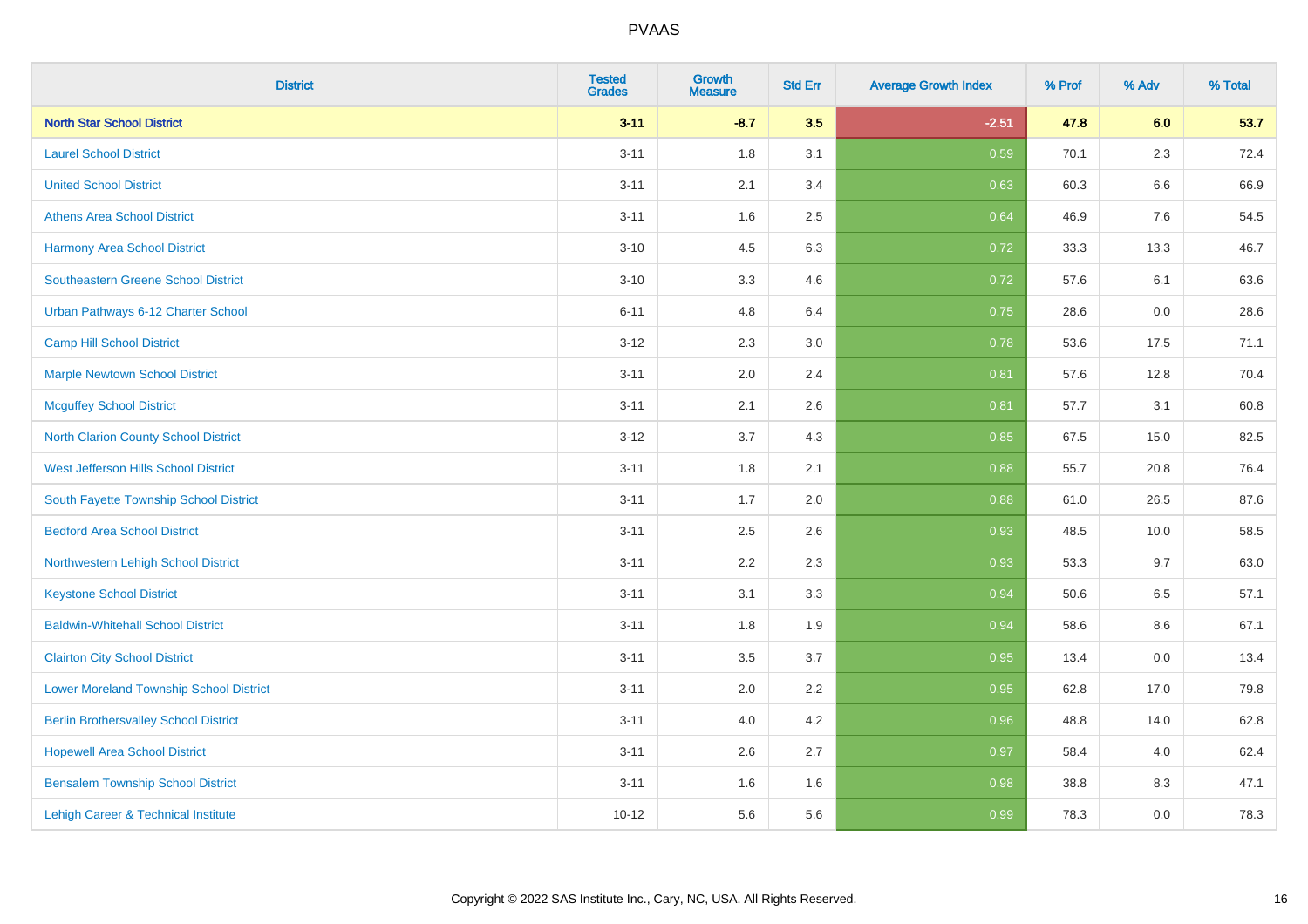| <b>District</b>                                | <b>Tested</b><br><b>Grades</b> | <b>Growth</b><br><b>Measure</b> | <b>Std Err</b> | <b>Average Growth Index</b> | % Prof | % Adv | % Total |
|------------------------------------------------|--------------------------------|---------------------------------|----------------|-----------------------------|--------|-------|---------|
| <b>North Star School District</b>              | $3 - 11$                       | $-8.7$                          | 3.5            | $-2.51$                     | 47.8   | 6.0   | 53.7    |
| <b>Mastery Charter School - Pickett Campus</b> | $6 - 10$                       | 5.6                             | 5.7            | 1.00                        | 27.8   | 0.0   | 27.8    |
| <b>Tunkhannock Area School District</b>        | $3 - 11$                       | 2.3                             | 2.2            | 1.01                        | 44.9   | 9.6   | 54.6    |
| <b>Manheim Central School District</b>         | $3 - 11$                       | 2.1                             | 2.1            | 1.01                        | 53.2   | 11.6  | 64.8    |
| <b>Franklin Regional School District</b>       | $3 - 11$                       | 2.0                             | 1.9            | 1.02                        | 66.7   | 15.5  | 82.1    |
| <b>Williamsport Area School District</b>       | $3 - 11$                       | 1.9                             | 1.8            | 1.04                        | 44.1   | 12.8  | 56.9    |
| <b>General Mclane School District</b>          | $3 - 11$                       | 3.1                             | 2.9            | 1.07                        | 62.3   | 4.9   | 67.2    |
| <b>Meyersdale Area School District</b>         | $3 - 11$                       | 4.2                             | 4.0            | 1.07                        | 43.1   | 6.9   | 50.0    |
| Leechburg Area School District                 | $3 - 11$                       | 4.4                             | 4.0            | 1.09                        | 47.8   | 19.6  | 67.4    |
| Morrisville Borough School District            | $3 - 11$                       | 4.8                             | 4.3            | 1.10                        | 30.2   | 2.3   | 32.6    |
| <b>Tidioute Community Charter School</b>       | $3 - 11$                       | 5.7                             | 5.1            | 1.11                        | 34.4   | 21.9  | 56.2    |
| Esperanza Cyber Charter School                 | $3 - 11$                       | 7.1                             | 6.1            | 1.16                        | 9.1    | 0.0   | 9.1     |
| <b>Central Cambria School District</b>         | $3 - 11$                       | $3.0\,$                         | 2.5            | 1.17                        | 56.2   | 9.7   | 66.0    |
| <b>Shanksville-Stonycreek School District</b>  | $3 - 10$                       | 7.0                             | 5.9            | 1.20                        | 64.7   | 17.6  | 82.4    |
| <b>Port Allegany School District</b>           | $3 - 11$                       | 4.4                             | 3.6            | 1.21                        | 28.1   | 9.4   | 37.5    |
| <b>Halifax Area School District</b>            | $3 - 11$                       | 4.7                             | 3.9            | 1.22                        | 61.5   | 9.6   | 71.2    |
| <b>Woodland Hills School District</b>          | $3 - 12$                       | 3.2                             | 2.6            | 1.22                        | 31.4   | 3.6   | 35.0    |
| <b>Line Mountain School District</b>           | $3 - 11$                       | 4.1                             | 3.2            | 1.27                        | 52.9   | 9.2   | 62.1    |
| <b>Donegal School District</b>                 | $3 - 12$                       | 3.1                             | 2.4            | 1.29                        | 60.6   | 9.1   | 69.7    |
| <b>Fairview School District</b>                | $3 - 11$                       | 3.4                             | 2.6            | 1.32                        | 57.2   | 17.6  | 74.8    |
| <b>Spring Cove School District</b>             | $3 - 11$                       | 3.4                             | 2.5            | 1.33                        | 47.8   | 12.7  | 60.4    |
| <b>Ligonier Valley School District</b>         | $3 - 11$                       | 4.2                             | 3.1            | 1.34                        | 59.1   | 10.3  | 69.5    |
| Mastery Charter School - Shoemaker Campus      | $7 - 10$                       | 4.1                             | 3.0            | 1.34                        | 20.9   | 3.3   | 24.2    |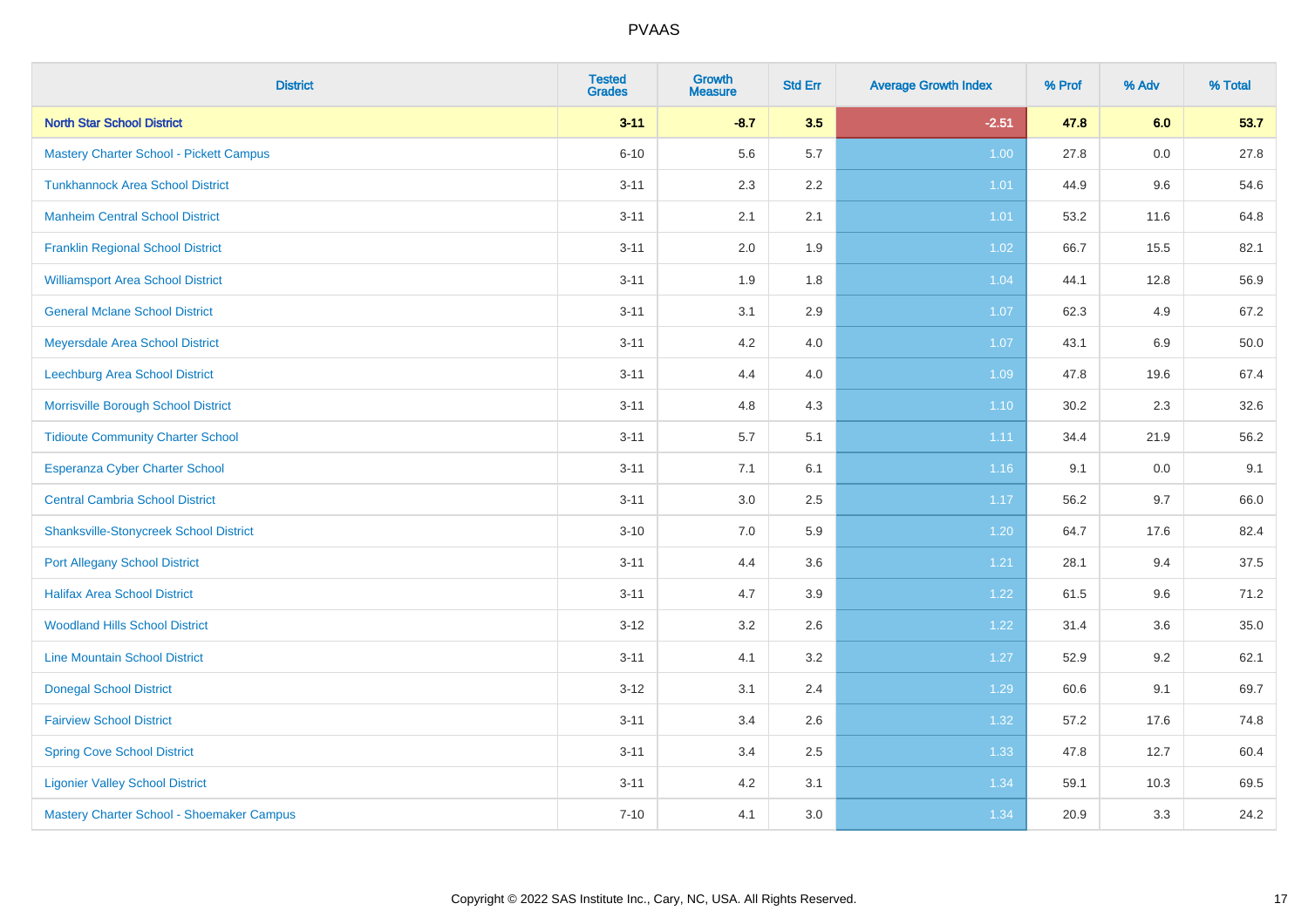| <b>District</b>                                    | <b>Tested</b><br><b>Grades</b> | <b>Growth</b><br><b>Measure</b> | <b>Std Err</b> | <b>Average Growth Index</b> | % Prof | % Adv | % Total |
|----------------------------------------------------|--------------------------------|---------------------------------|----------------|-----------------------------|--------|-------|---------|
| <b>North Star School District</b>                  | $3 - 11$                       | $-8.7$                          | 3.5            | $-2.51$                     | 47.8   | 6.0   | 53.7    |
| <b>Pottsgrove School District</b>                  | $3 - 11$                       | $2.8\,$                         | 2.0            | 1.35                        | 44.0   | 10.0  | 53.9    |
| <b>MaST Community Charter School II</b>            | $3 - 10$                       | 4.4                             | 3.2            | 1.37                        | 28.4   | 3.4   | 31.8    |
| <b>West York Area School District</b>              | $3 - 12$                       | 3.2                             | 2.3            | 1.38                        | 53.8   | 4.4   | 58.2    |
| Capital Area School for the Arts Charter School    | $9 - 11$                       | 5.8                             | 4.1            | 1.39                        | 59.3   | 18.6  | 78.0    |
| <b>KIPP Dubois Charter School</b>                  | $9 - 10$                       | 4.7                             | 3.3            | 1.40                        | 31.0   | 1.4   | 32.4    |
| <b>Lincoln Park Performing Arts Charter School</b> | $7 - 11$                       | 3.6                             | 2.5            | 1.42                        | 59.6   | 14.7  | 74.3    |
| <b>Methacton School District</b>                   | $3 - 11$                       | 2.5                             | 1.7            | 1.43                        | 62.5   | 16.4  | 79.0    |
| <b>Towanda Area School District</b>                | $3 - 11$                       | 4.0                             | 2.8            | 1.44                        | 39.4   | 6.6   | 46.0    |
| <b>Punxsutawney Area School District</b>           | $3 - 11$                       | 4.2                             | 2.9            | 1.45                        | 55.0   | 5.5   | 60.6    |
| <b>Everett Area School District</b>                | $3 - 11$                       | 5.0                             | 3.4            | 1.47                        | 60.5   | 1.3   | 61.8    |
| <b>New Brighton Area School District</b>           | $3 - 11$                       | 4.6                             | 3.1            | $1.47$                      | 60.9   | 5.8   | 66.7    |
| <b>Loyalsock Township School District</b>          | $3 - 12$                       | 4.2                             | 2.8            | 1.47                        | 54.3   | 2.1   | 56.4    |
| <b>Burrell School District</b>                     | $3 - 11$                       | 4.5                             | 3.1            | 1.48                        | 58.5   | 13.8  | 72.3    |
| <b>Warrior Run School District</b>                 | $3 - 11$                       | 4.6                             | 3.0            | 1.51                        | 40.9   | 8.1   | 49.0    |
| <b>Armstrong School District</b>                   | $3 - 11$                       | 2.6                             | 1.7            | 1.53                        | 51.5   | 6.1   | 57.6    |
| <b>South Butler County School District</b>         | $3 - 10$                       | 3.9                             | 2.5            | 1.54                        | 53.1   | 16.6  | 69.7    |
| <b>Pleasant Valley School District</b>             | $3 - 11$                       | 3.1                             | 2.0            | 1.57                        | 57.2   | 5.5   | 62.8    |
| <b>Hermitage School District</b>                   | $3 - 12$                       | $3.8\,$                         | 2.4            | 1.60                        | 57.5   | 9.3   | 66.8    |
| Esperanza Academy Charter School                   | $4 - 11$                       | 4.0                             | 2.5            | 1.61                        | 32.4   | 0.7   | 33.1    |
| Millersburg Area School District                   | $3 - 11$                       | 6.2                             | 3.8            | 1.63                        | 51.8   | 7.4   | 59.3    |
| <b>Conrad Weiser Area School District</b>          | $3 - 11$                       | 3.6                             | 2.2            | 1.63                        | 52.1   | 2.1   | 54.2    |
| Allegheny-Clarion Valley School District           | $3 - 10$                       | 7.8                             | 4.7            | 1.65                        | 53.3   | 3.3   | 56.7    |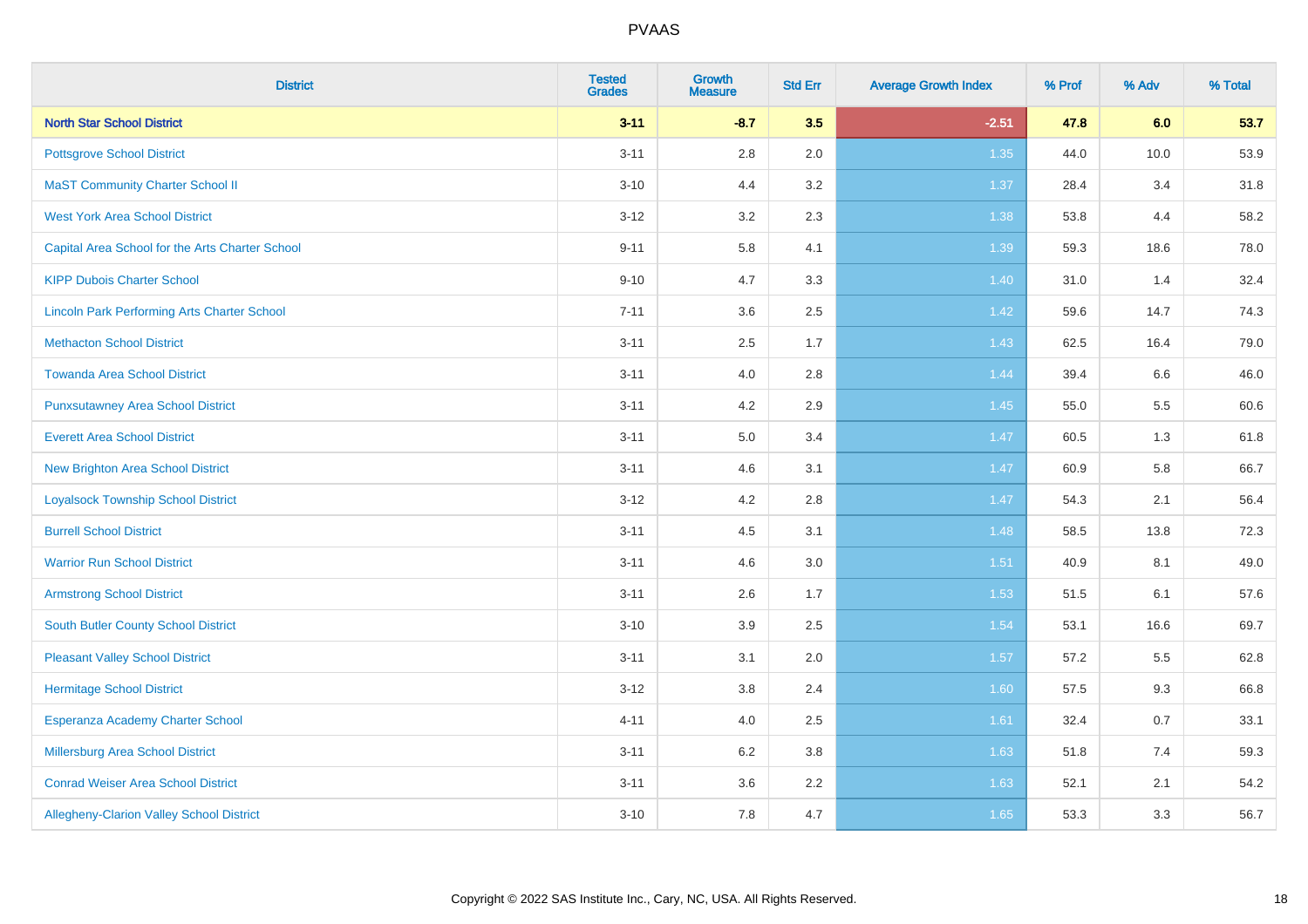| <b>District</b>                             | <b>Tested</b><br><b>Grades</b> | <b>Growth</b><br><b>Measure</b> | <b>Std Err</b> | <b>Average Growth Index</b> | % Prof | % Adv   | % Total |
|---------------------------------------------|--------------------------------|---------------------------------|----------------|-----------------------------|--------|---------|---------|
| <b>North Star School District</b>           | $3 - 11$                       | $-8.7$                          | 3.5            | $-2.51$                     | 47.8   | 6.0     | 53.7    |
| <b>Central Bucks School District</b>        | $3 - 11$                       | 1.6                             | 0.9            | 1.66                        | 63.0   | 16.8    | 79.8    |
| <b>Oswayo Valley School District</b>        | $3 - 12$                       | 8.5                             | 5.0            | 1.68                        | 50.0   | 16.7    | 66.7    |
| <b>Reach Cyber Charter School</b>           | $3 - 11$                       | 8.1                             | 4.7            | 1.72                        | 42.4   | 4.6     | 47.0    |
| <b>Northgate School District</b>            | $3 - 11$                       | 6.3                             | 3.6            | 1.73                        | 53.3   | 16.7    | 70.0    |
| <b>Bentworth School District</b>            | $3 - 11$                       | 5.7                             | 3.2            | 1.75                        | 44.2   | 19.5    | 63.6    |
| <b>Salisbury Township School District</b>   | $3 - 11$                       | 6.3                             | 3.6            | 1.77                        | 46.2   | 6.6     | 52.8    |
| <b>York Academy Regional Charter School</b> | $3 - 11$                       | 9.0                             | 5.0            | 1.79                        | 55.2   | 0.0     | 55.2    |
| <b>Sto-Rox School District</b>              | $3 - 10$                       | 6.6                             | 3.7            | 1.80                        | 13.4   | $0.0\,$ | 13.4    |
| <b>Laurel Highlands School District</b>     | $3 - 11$                       | 4.3                             | 2.4            | 1.81                        | 44.9   | 9.6     | 54.5    |
| <b>Hanover Public School District</b>       | $3 - 11$                       | 5.2                             | 2.8            | 1.83                        | 52.2   | 14.4    | 66.7    |
| <b>Blacklick Valley School District</b>     | $3 - 11$                       | 8.0                             | 4.3            | 1.85                        | 34.1   | 0.0     | 34.1    |
| <b>Monessen City School District</b>        | $3 - 10$                       | 8.3                             | 4.5            | 1.85                        | 42.9   | 2.9     | 45.7    |
| <b>Uniontown Area School District</b>       | $3 - 11$                       | 6.0                             | 3.2            | 1.87                        | 62.4   | 5.9     | 68.2    |
| <b>Sharon City School District</b>          | $3 - 11$                       | 4.9                             | 2.6            | 1.87                        | 48.2   | 5.3     | 53.4    |
| <b>Steel Valley School District</b>         | $3 - 11$                       | 6.5                             | 3.4            | 1.89                        | 50.7   | 5.6     | 56.3    |
| <b>Western Wayne School District</b>        | $3 - 11$                       | 5.6                             | 2.9            | 1.93                        | 41.3   | 17.4    | 58.7    |
| <b>Pottsville Area School District</b>      | $3-12$                         | 4.4                             | 2.3            | 1.94                        | 44.8   | 5.4     | 50.2    |
| <b>Beaver Area School District</b>          | $3 - 10$                       | 4.7                             | 2.4            | 1.94                        | 57.4   | 16.8    | 74.2    |
| <b>West Allegheny School District</b>       | $3-12$                         | 4.0                             | 2.1            | 1.96                        | 63.1   | 15.7    | 78.8    |
| <b>Central Valley School District</b>       | $3 - 10$                       | 4.8                             | 2.4            | 1.98                        | 56.9   | 9.0     | 65.9    |
| Altoona Area School District                | $3 - 12$                       | 3.3                             | 1.6            | 1.99                        | 47.7   | 8.2     | 55.9    |
| <b>Blackhawk School District</b>            | $3 - 11$                       | 4.7                             | 2.3            | 2.01                        | 55.8   | 8.8     | 64.6    |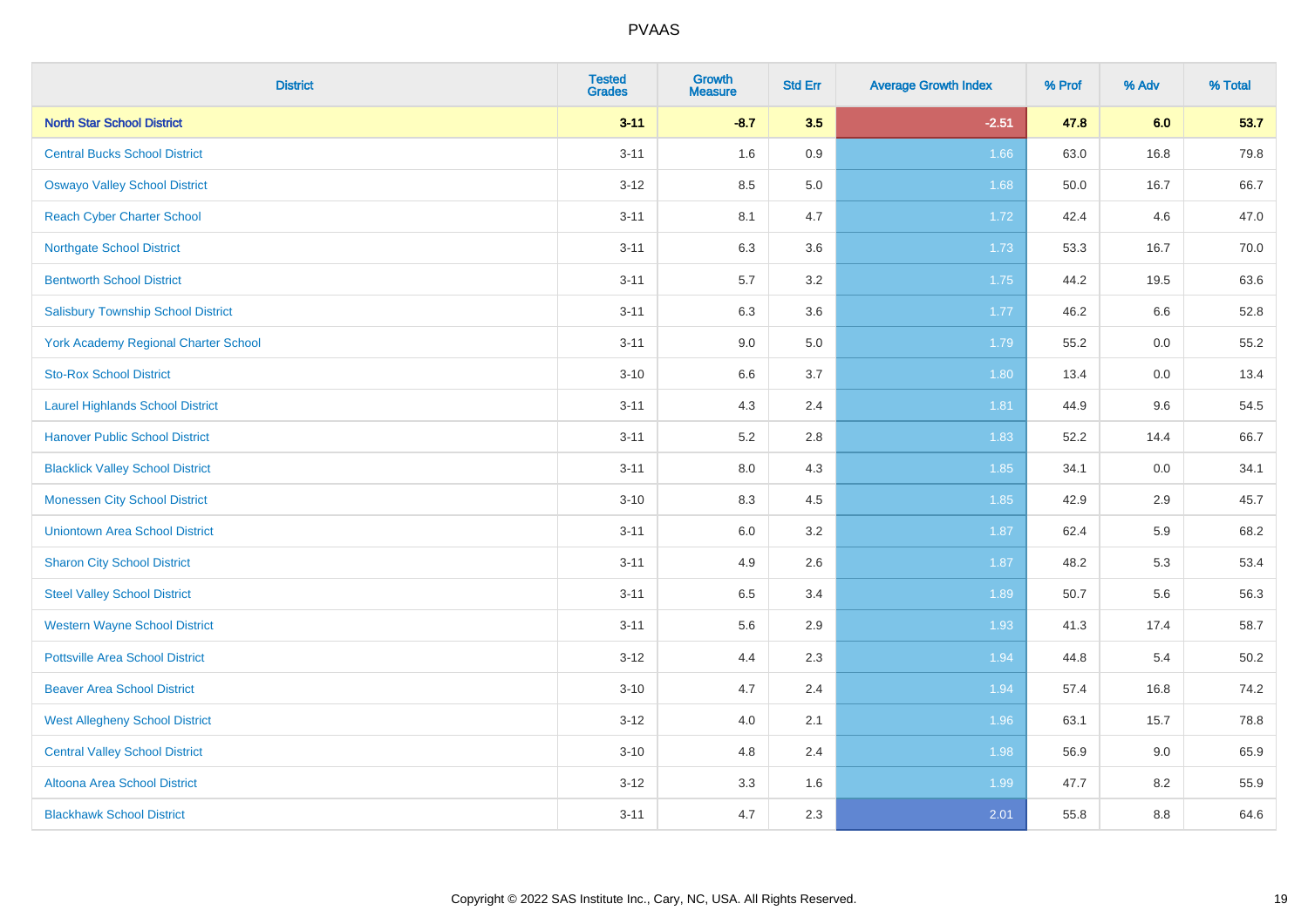| <b>District</b>                                        | <b>Tested</b><br><b>Grades</b> | <b>Growth</b><br><b>Measure</b> | <b>Std Err</b> | <b>Average Growth Index</b> | % Prof | % Adv | % Total |
|--------------------------------------------------------|--------------------------------|---------------------------------|----------------|-----------------------------|--------|-------|---------|
| <b>North Star School District</b>                      | $3 - 11$                       | $-8.7$                          | 3.5            | $-2.51$                     | 47.8   | 6.0   | 53.7    |
| <b>Chester Charter Scholars Academy Charter School</b> | $3 - 12$                       | 8.4                             | 4.1            | 2.03                        | 23.4   | 0.0   | 23.4    |
| Dr Robert Ketterer Charter School Inc                  | $6 - 12$                       | 10.1                            | 5.0            | 2.04                        | 14.9   | 0.4   | 15.3    |
| <b>Millcreek Township School District</b>              | $3 - 11$                       | 3.1                             | 1.5            | 2.06                        | 55.6   | 14.2  | 69.7    |
| <b>Coudersport Area School District</b>                | $3 - 11$                       | 7.7                             | 3.7            | 2.06                        | 55.7   | 8.2   | 63.9    |
| <b>Keystone Oaks School District</b>                   | $3 - 11$                       | 5.5                             | 2.6            | 2.07                        | 53.2   | 12.1  | 65.4    |
| South Western School District                          | $3 - 12$                       | 3.9                             | 1.9            | 2.08                        | 60.2   | 8.1   | 68.3    |
| <b>Grove City Area School District</b>                 | $3 - 12$                       | 5.1                             | 2.4            | 2.09                        | 36.4   | 16.5  | 52.8    |
| <b>Eastern Lancaster County School District</b>        | $3 - 12$                       | 4.5                             | 2.2            | 2.09                        | 46.3   | 11.4  | 57.6    |
| <b>Muhlenberg School District</b>                      | $3 - 10$                       | 4.0                             | 1.9            | 2.10                        | 34.2   | 2.6   | 36.8    |
| Community Academy Of Philadelphia Charter School       | $3 - 11$                       | 5.8                             | 2.7            | 2.12                        | 26.7   | 0.9   | 27.6    |
| Pennsylvania Leadership Charter School                 | $3 - 11$                       | 4.6                             | 2.2            | 2.13                        | 55.4   | 11.2  | 66.7    |
| <b>Allegheny Valley School District</b>                | $3 - 11$                       | 8.5                             | 3.9            | 2.17                        | 53.1   | 12.2  | 65.3    |
| <b>Carlynton School District</b>                       | $3 - 11$                       | 7.3                             | 3.3            | 2.22                        | 41.0   | 10.5  | 51.6    |
| Pennsylvania Distance Learning Charter School          | $3 - 12$                       | 9.3                             | 4.2            | 2.22                        | 42.2   | 3.1   | 45.3    |
| Lincoln Leadership Academy Charter School              | $3 - 12$                       | 14.2                            | 6.4            | 2.22                        | 23.5   | 0.0   | 23.5    |
| <b>Carbondale Area School District</b>                 | $3 - 10$                       | 7.4                             | 3.3            | 2.25                        | 56.6   | 2.6   | 59.2    |
| <b>Agora Cyber Charter School</b>                      | $3 - 11$                       | 5.8                             | 2.6            | 2.28                        | 42.8   | 6.6   | 49.4    |
| <b>Wilson Area School District</b>                     | $3 - 11$                       | 6.0                             | 2.6            | 2.30                        | 48.7   | 8.5   | 57.2    |
| <b>Brookville Area School District</b>                 | $3 - 11$                       | 6.9                             | 3.0            | 2.30                        | 55.2   | 15.6  | 70.8    |
| <b>Richland School District</b>                        | $3 - 11$                       | 6.7                             | 2.9            | 2.33                        | 62.2   | 19.2  | 81.4    |
| <b>Collegium Charter School</b>                        | $3 - 10$                       | 5.9                             | 2.5            | 2.33                        | 38.1   | 7.9   | 46.0    |
| <b>Governor Mifflin School District</b>                | $3 - 11$                       | 4.1                             | 1.8            | 2.33                        | 42.5   | 7.2   | 49.7    |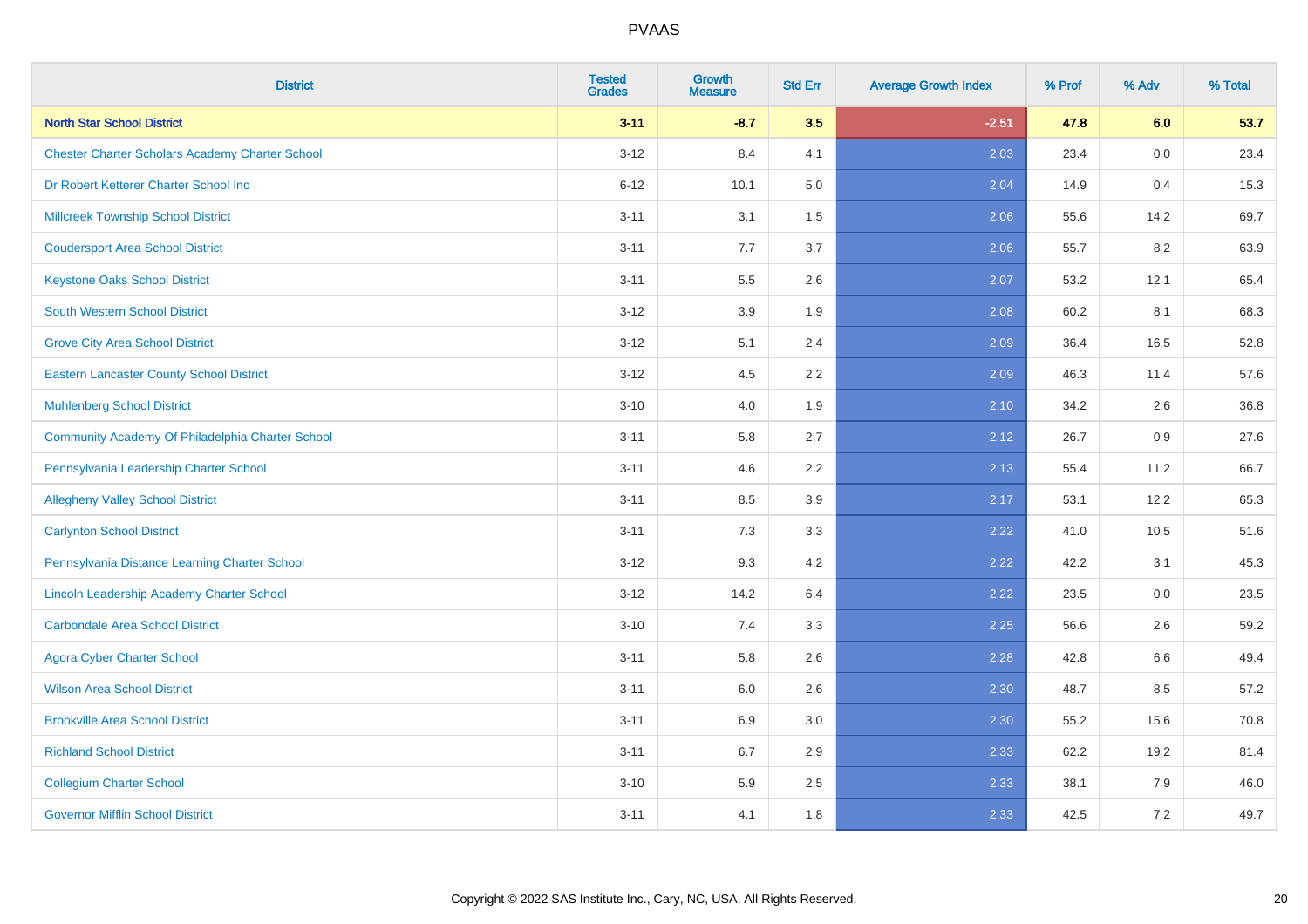| <b>District</b>                             | <b>Tested</b><br><b>Grades</b> | <b>Growth</b><br><b>Measure</b> | <b>Std Err</b> | <b>Average Growth Index</b> | % Prof | % Adv | % Total |
|---------------------------------------------|--------------------------------|---------------------------------|----------------|-----------------------------|--------|-------|---------|
| <b>North Star School District</b>           | $3 - 11$                       | $-8.7$                          | 3.5            | $-2.51$                     | 47.8   | 6.0   | 53.7    |
| <b>Franklin Area School District</b>        | $3 - 11$                       | 6.6                             | 2.8            | 2.34                        | 48.2   | 4.5   | 52.7    |
| <b>Hampton Township School District</b>     | $3 - 11$                       | 5.1                             | 2.2            | 2.35                        | 54.0   | 28.2  | 82.2    |
| <b>New Foundations Charter School</b>       | $3 - 11$                       | 5.4                             | 2.2            | 2.41                        | 47.2   | 2.5   | 49.8    |
| People For People Charter School            | $3 - 12$                       | 13.3                            | 5.5            | 2.43                        | 13.5   | 0.0   | 13.5    |
| <b>Wattsburg Area School District</b>       | $3 - 11$                       | 6.5                             | 2.7            | 2.43                        | 42.7   | 7.6   | 50.3    |
| <b>Belle Vernon Area School District</b>    | $3 - 11$                       | 6.5                             | 2.6            | 2.44                        | 55.6   | 11.1  | 66.7    |
| <b>Belmont Charter School</b>               | $3 - 10$                       | 16.0                            | 6.5            | 2.45                        | 64.3   | 0.0   | 64.3    |
| <b>Bethlehem-Center School District</b>     | $3 - 10$                       | 8.1                             | 3.3            | 2.46                        | 35.1   | 1.4   | 36.5    |
| <b>Wilmington Area School District</b>      | $3 - 11$                       | 7.5                             | 3.0            | 2.48                        | 55.1   | 5.1   | 60.2    |
| <b>Shenandoah Valley School District</b>    | $3 - 11$                       | 9.7                             | 3.9            | 2.49                        | 28.3   | 5.0   | 33.3    |
| 21st Century Cyber Charter School           | $6 - 12$                       | 5.7                             | 2.3            | 2.50                        | 56.7   | 8.3   | 65.0    |
| Northampton Area School District            | $3 - 11$                       | 4.0                             | 1.6            | 2.51                        | 52.3   | 10.8  | 63.1    |
| <b>Clarion Area School District</b>         | $3 - 11$                       | 10.3                            | 4.1            | 2.51                        | 45.4   | 14.6  | 60.0    |
| Renaissance Academy Charter School          | $3 - 11$                       | 8.3                             | 3.3            | 2.54                        | 45.6   | 22.8  | 68.4    |
| New Hope-Solebury School District           | $3 - 11$                       | $7.5\,$                         | 2.9            | 2.57                        | 68.2   | 22.7  | 90.9    |
| <b>Penncrest School District</b>            | $3 - 11$                       | 5.7                             | 2.2            | 2.57                        | 47.2   | 7.1   | 54.3    |
| <b>Kennett Consolidated School District</b> | $3 - 11$                       | 4.8                             | 1.8            | 2.61                        | 52.5   | 10.7  | 63.2    |
| <b>Wyalusing Area School District</b>       | $3 - 12$                       | $8.8\,$                         | 3.3            | 2.68                        | 54.6   | 11.7  | 66.2    |
| <b>Spring Grove Area School District</b>    | $3 - 11$                       | 5.6                             | 2.1            | 2.68                        | 55.1   | 15.0  | 70.1    |
| <b>Multicultural Academy Charter School</b> | $9 - 11$                       | 9.5                             | 3.5            | 2.69                        | 22.0   | 0.0   | 22.0    |
| <b>Homer-Center School District</b>         | $3 - 11$                       | 9.7                             | 3.6            | 2.70                        | 45.1   | 17.2  | 62.3    |
| <b>Mars Area School District</b>            | $3 - 10$                       | 5.7                             | 2.1            | 2.75                        | 57.9   | 18.2  | 76.1    |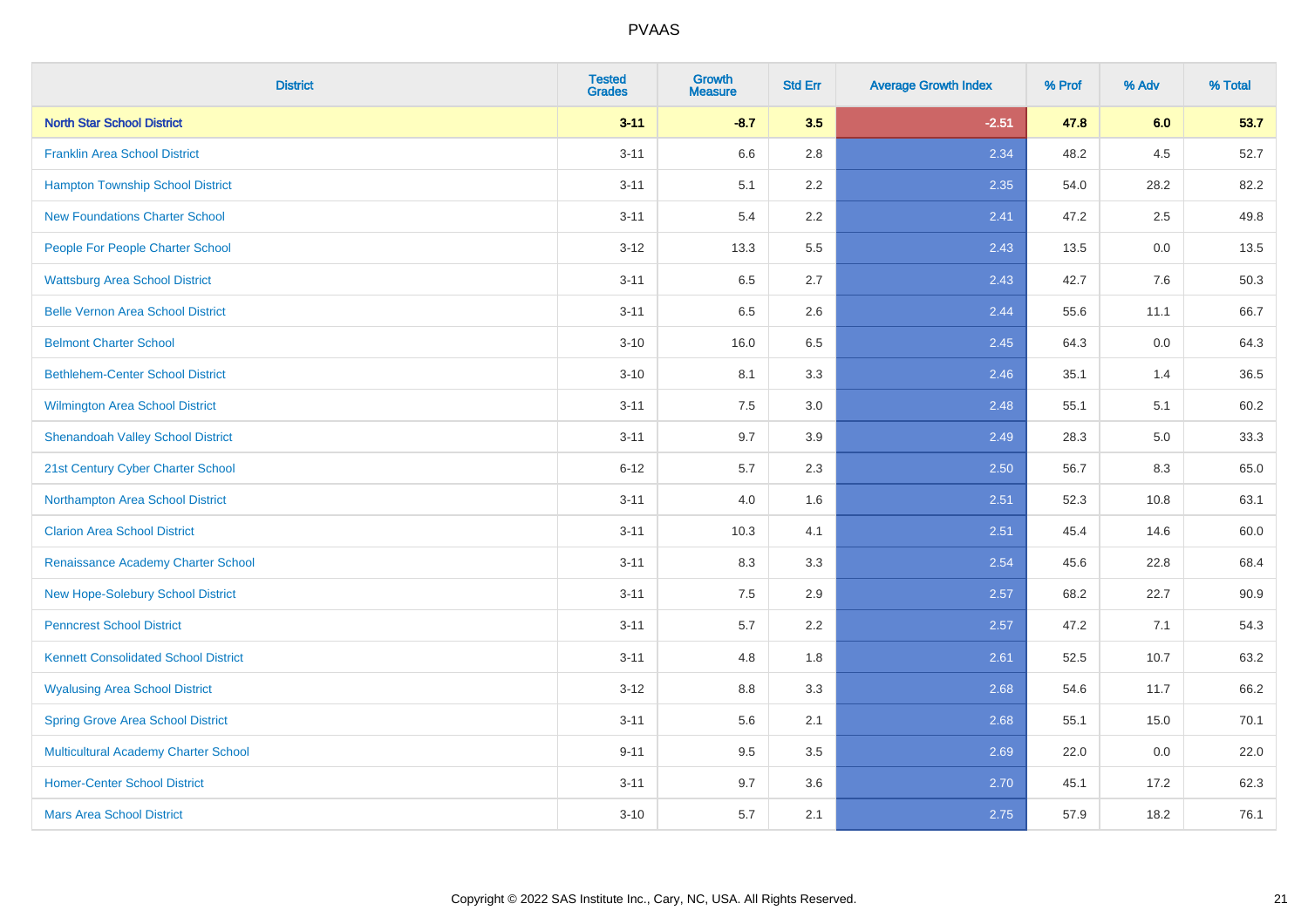| <b>District</b>                                | <b>Tested</b><br><b>Grades</b> | Growth<br><b>Measure</b> | <b>Std Err</b> | <b>Average Growth Index</b> | % Prof | % Adv | % Total |
|------------------------------------------------|--------------------------------|--------------------------|----------------|-----------------------------|--------|-------|---------|
| <b>North Star School District</b>              | $3 - 11$                       | $-8.7$                   | 3.5            | $-2.51$                     | 47.8   | 6.0   | 53.7    |
| <b>Warwick School District</b>                 | $3 - 11$                       | 5.2                      | 1.9            | 2.76                        | 46.4   | 17.0  | 63.3    |
| <b>Peters Township School District</b>         | $3 - 11$                       | 5.0                      | 1.8            | 2.76                        | 59.8   | 26.1  | 85.9    |
| Lehigh Valley Charter High School For The Arts | $9 - 10$                       | 7.3                      | 2.6            | 2.82                        | 62.3   | 18.2  | 80.5    |
| Jenkintown School District                     | $3 - 11$                       | 12.5                     | 4.4            | 2.84                        | 54.6   | 29.6  | 84.1    |
| <b>Hempfield Area School District</b>          | $3 - 12$                       | 4.6                      | 1.6            | 2.86                        | 53.5   | 20.1  | 73.6    |
| Daniel Boone Area School District              | $3 - 12$                       | 5.7                      | 2.0            | 2.88                        | 51.0   | 11.5  | 62.6    |
| <b>Stroudsburg Area School District</b>        | $3 - 11$                       | $5.5\,$                  | 1.9            | 2.88                        | 48.1   | 4.2   | 52.3    |
| <b>Hollidaysburg Area School District</b>      | $3 - 11$                       | 6.0                      | 2.1            | 2.88                        | 57.1   | 12.3  | 69.4    |
| <b>Dover Area School District</b>              | $3 - 12$                       | 6.0                      | 2.1            | 2.94                        | 52.2   | 6.0   | 58.2    |
| Palmyra Area School District                   | $3 - 11$                       | 5.6                      | 1.9            | 2.96                        | 56.4   | 15.6  | 72.0    |
| Montgomery Area School District                | $3 - 11$                       | 10.7                     | 3.6            | 2.96                        | 48.7   | 12.4  | 61.1    |
| <b>Neshaminy School District</b>               | $3 - 11$                       | 4.0                      | 1.3            | 3.02                        | 58.7   | 9.5   | 68.2    |
| Northeastern York School District              | $3 - 11$                       | 5.9                      | 2.0            | 3.03                        | 51.1   | 16.6  | 67.6    |
| Saint Marys Area School District               | $3 - 11$                       | 7.8                      | 2.6            | 3.04                        | 57.0   | 8.2   | 65.2    |
| <b>Northern Cambria School District</b>        | $3 - 11$                       | 10.0                     | 3.3            | 3.04                        | 47.4   | 5.1   | 52.6    |
| <b>Cranberry Area School District</b>          | $3 - 12$                       | 9.2                      | 3.0            | 3.04                        | 47.5   | 10.2  | 57.6    |
| <b>Connellsville Area School District</b>      | $3 - 11$                       | 6.1                      | 2.0            | 3.05                        | 45.4   | 7.8   | 53.2    |
| <b>Ephrata Area School District</b>            | $3 - 11$                       | 5.6                      | 1.8            | 3.12                        | 54.7   | 9.5   | 64.2    |
| <b>Avon Grove Charter School</b>               | $3 - 11$                       | 9.0                      | 2.9            | 3.13                        | 58.8   | 16.7  | 75.5    |
| <b>Bethel Park School District</b>             | $3 - 11$                       | 5.6                      | 1.8            | 3.18                        | 65.3   | 18.6  | 83.9    |
| Jamestown Area School District                 | $3 - 11$                       | 13.5                     | 4.2            | 3.19                        | 64.4   | 13.3  | 77.8    |
| <b>Sayre Area School District</b>              | $3 - 11$                       | 11.2                     | 3.5            | 3.20                        | 52.2   | 7.5   | 59.7    |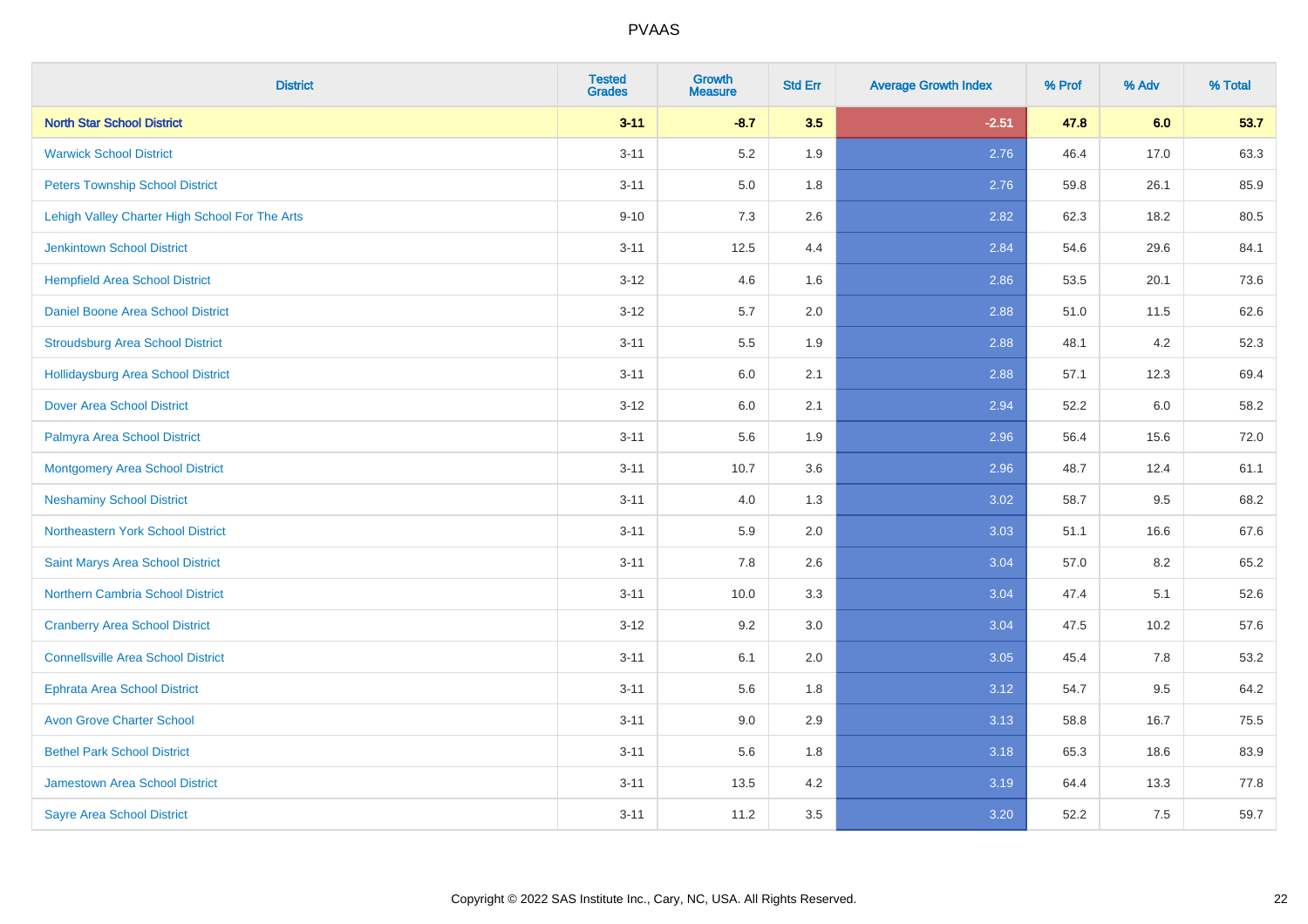| <b>District</b>                                | <b>Tested</b><br><b>Grades</b> | <b>Growth</b><br><b>Measure</b> | <b>Std Err</b> | <b>Average Growth Index</b> | % Prof | % Adv | % Total |
|------------------------------------------------|--------------------------------|---------------------------------|----------------|-----------------------------|--------|-------|---------|
| <b>North Star School District</b>              | $3 - 11$                       | $-8.7$                          | 3.5            | $-2.51$                     | 47.8   | 6.0   | 53.7    |
| <b>Wayne Highlands School District</b>         | $3 - 11$                       | 7.8                             | 2.4            | 3.23                        | 52.3   | 13.1  | 65.4    |
| <b>Tech Freire Charter School</b>              | $9 - 11$                       | 9.3                             | 2.9            | 3.26                        | 18.0   | 1.1   | 19.1    |
| <b>East Penn School District</b>               | $3 - 11$                       | 4.1                             | 1.3            | 3.27                        | 55.8   | 11.5  | 67.3    |
| Mechanicsburg Area School District             | $3 - 11$                       | 5.9                             | 1.8            | 3.29                        | 57.2   | 13.7  | 70.9    |
| <b>Central Dauphin School District</b>         | $3 - 11$                       | 4.4                             | 1.3            | 3.32                        | 53.3   | 7.4   | 60.7    |
| <b>Mastery Charter School - Hardy Williams</b> | $3 - 11$                       | 11.4                            | 3.4            | 3.33                        | 44.3   | 5.7   | 50.0    |
| Pennsylvania Virtual Charter School            | $3 - 11$                       | 11.8                            | 3.5            | 3.37                        | 56.5   | 11.1  | 67.6    |
| <b>School Lane Charter School</b>              | $3 - 11$                       | 12.4                            | 3.6            | 3.43                        | 59.1   | 9.8   | 68.9    |
| <b>Whitehall-Coplay School District</b>        | $3 - 11$                       | 6.1                             | 1.8            | 3.45                        | 49.3   | 7.4   | 56.6    |
| Ambridge Area School District                  | $3 - 12$                       | 9.1                             | 2.6            | 3.46                        | 50.4   | 10.7  | 61.1    |
| Pen Argyl Area School District                 | $3 - 12$                       | 9.2                             | 2.7            | 3.46                        | 50.0   | 12.6  | 62.6    |
| Selinsgrove Area School District               | $3 - 12$                       | 8.3                             | 2.3            | 3.54                        | 56.8   | 10.0  | 66.8    |
| <b>West Shore School District</b>              | $3 - 12$                       | 5.0                             | 1.4            | 3.59                        | 54.2   | 9.4   | 63.6    |
| <b>Hamburg Area School District</b>            | $3 - 11$                       | 8.9                             | 2.5            | 3.63                        | 43.5   | 8.2   | 51.7    |
| <b>Eastern York School District</b>            | $3 - 11$                       | 9.6                             | 2.6            | 3.71                        | 56.3   | 12.6  | 68.9    |
| <b>Mckeesport Area School District</b>         | $3 - 12$                       | 9.0                             | 2.4            | 3.72                        | 31.0   | 4.5   | 35.5    |
| <b>Midd-West School District</b>               | $3 - 11$                       | 10.3                            | 2.7            | 3.80                        | 58.0   | 13.4  | 71.4    |
| <b>Octorara Area School District</b>           | $3 - 11$                       | 9.1                             | 2.4            | 3.82                        | 52.1   | 8.5   | 60.6    |
| <b>Eastern Lebanon County School District</b>  | $3 - 11$                       | 8.6                             | 2.2            | 3.84                        | 48.8   | 11.4  | 60.3    |
| <b>Allentown City School District</b>          | $3 - 12$                       | 5.3                             | 1.4            | 3.88                        | 25.3   | 2.7   | 28.0    |
| <b>Freeport Area School District</b>           | $3 - 10$                       | 9.7                             | 2.5            | 3.91                        | 57.5   | 17.8  | 75.3    |
| <b>Lake-Lehman School District</b>             | $3 - 11$                       | 10.8                            | 2.7            | 3.93                        | 55.3   | 7.9   | 63.2    |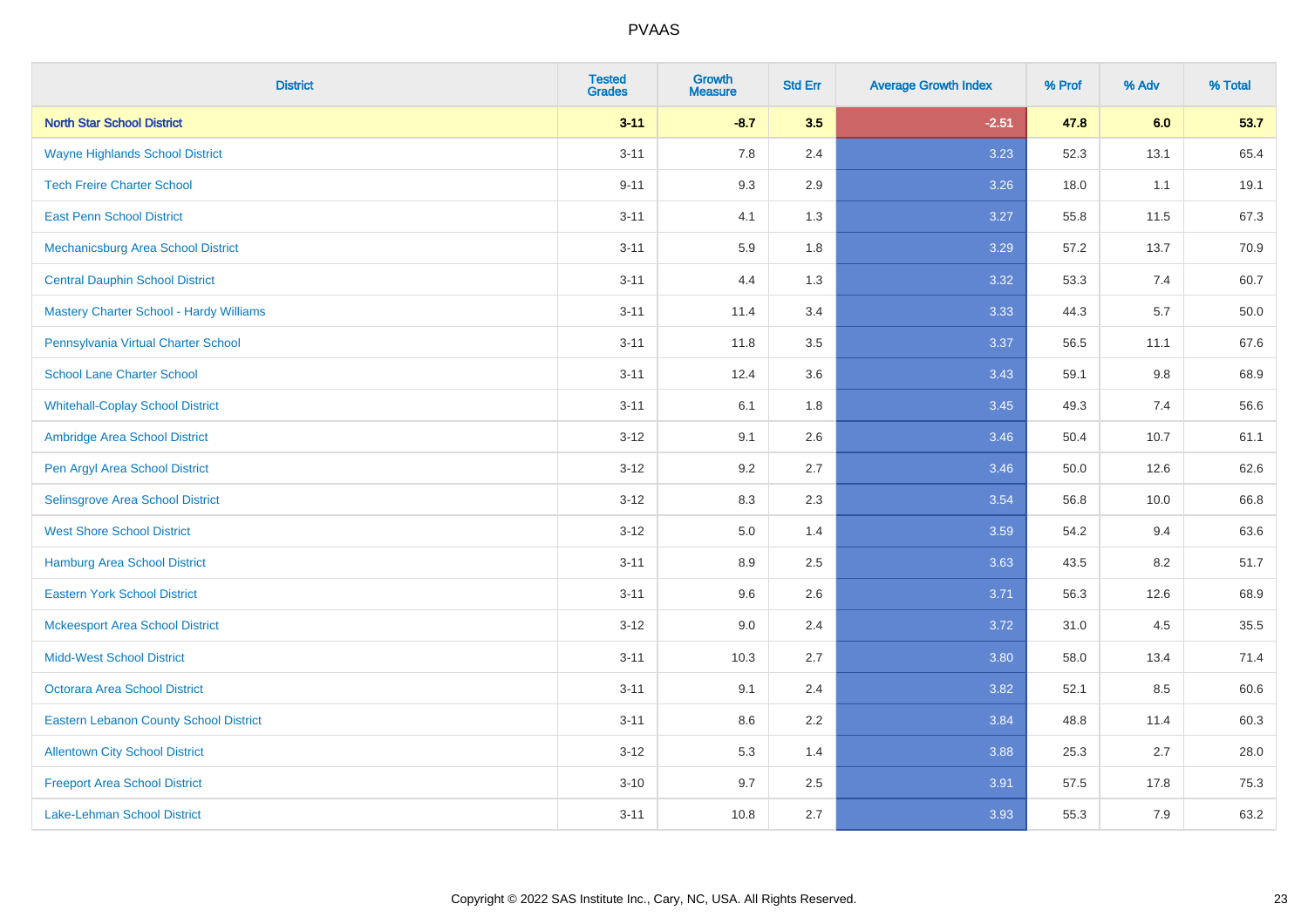| <b>District</b>                                    | <b>Tested</b><br><b>Grades</b> | <b>Growth</b><br><b>Measure</b> | <b>Std Err</b> | <b>Average Growth Index</b> | % Prof | % Adv   | % Total |
|----------------------------------------------------|--------------------------------|---------------------------------|----------------|-----------------------------|--------|---------|---------|
| <b>North Star School District</b>                  | $3 - 11$                       | $-8.7$                          | 3.5            | $-2.51$                     | 47.8   | 6.0     | 53.7    |
| <b>William Penn School District</b>                | $3 - 12$                       | 8.3                             | 2.1            | 3.99                        | 35.6   | $3.0\,$ | 38.7    |
| <b>Greater Nanticoke Area School District</b>      | $3 - 12$                       | 11.2                            | 2.8            | 4.01                        | 38.0   | 12.4    | 50.4    |
| <b>Greenwood School District</b>                   | $3 - 11$                       | 15.9                            | 3.9            | 4.11                        | 50.0   | 25.0    | 75.0    |
| <b>Montoursville Area School District</b>          | $3 - 12$                       | 10.8                            | 2.5            | 4.24                        | 44.6   | 20.1    | 64.8    |
| <b>Moon Area School District</b>                   | $3 - 11$                       | 8.2                             | 1.9            | 4.25                        | 58.7   | 18.5    | 77.2    |
| <b>Centennial School District</b>                  | $3 - 10$                       | 7.1                             | 1.7            | 4.29                        | 50.1   | 8.7     | 58.9    |
| <b>Parkland School District</b>                    | $3 - 11$                       | 5.3                             | 1.2            | 4.30                        | 58.0   | 22.3    | 80.4    |
| <b>Iroquois School District</b>                    | $3 - 11$                       | 13.1                            | 3.0            | 4.35                        | 48.2   | 7.8     | 56.0    |
| <b>Spring-Ford Area School District</b>            | $3 - 11$                       | 6.0                             | 1.3            | 4.46                        | 60.8   | 16.5    | 77.4    |
| Northern Bedford County School District            | $3 - 11$                       | 16.5                            | 3.6            | 4.58                        | 51.7   | 20.0    | 71.7    |
| <b>Littlestown Area School District</b>            | $3 - 11$                       | 11.4                            | 2.5            | 4.62                        | 55.2   | 10.4    | 65.6    |
| Pocono Mountain School District                    | $3 - 12$                       | $6.8\,$                         | 1.5            | 4.62                        | 45.8   | 5.0     | 50.7    |
| <b>Upper Darby School District</b>                 | $3 - 12$                       | 6.9                             | 1.5            | 4.62                        | 45.0   | 6.7     | 51.7    |
| <b>Conestoga Valley School District</b>            | $3 - 11$                       | 8.7                             | 1.8            | 4.69                        | 60.3   | 13.5    | 73.8    |
| <b>Derry Area School District</b>                  | $3 - 11$                       | 13.2                            | 2.8            | 4.69                        | 60.0   | 12.5    | 72.5    |
| <b>Fort Leboeuf School District</b>                | $3 - 11$                       | 11.7                            | 2.5            | 4.73                        | 48.5   | 21.1    | 69.6    |
| Penns Valley Area School District                  | $3 - 12$                       | 14.0                            | 2.9            | 4.80                        | 41.9   | 23.1    | 65.0    |
| Shippensburg Area School District                  | $3 - 11$                       | 9.3                             | 1.9            | 4.84                        | 53.1   | 10.2    | 63.3    |
| <b>Commonwealth Charter Academy Charter School</b> | $3 - 10$                       | 9.1                             | 1.9            | 4.90                        | 47.2   | 9.1     | 56.3    |
| <b>York Suburban School District</b>               | $3 - 11$                       | 10.1                            | 2.1            | 4.91                        | 53.5   | 27.8    | 81.3    |
| <b>West Perry School District</b>                  | $3 - 11$                       | 12.5                            | 2.5            | 4.99                        | 56.6   | 8.4     | 65.0    |
| <b>Cornwall-Lebanon School District</b>            | $3 - 11$                       | 8.3                             | 1.6            | 5.08                        | 47.2   | 8.4     | 55.6    |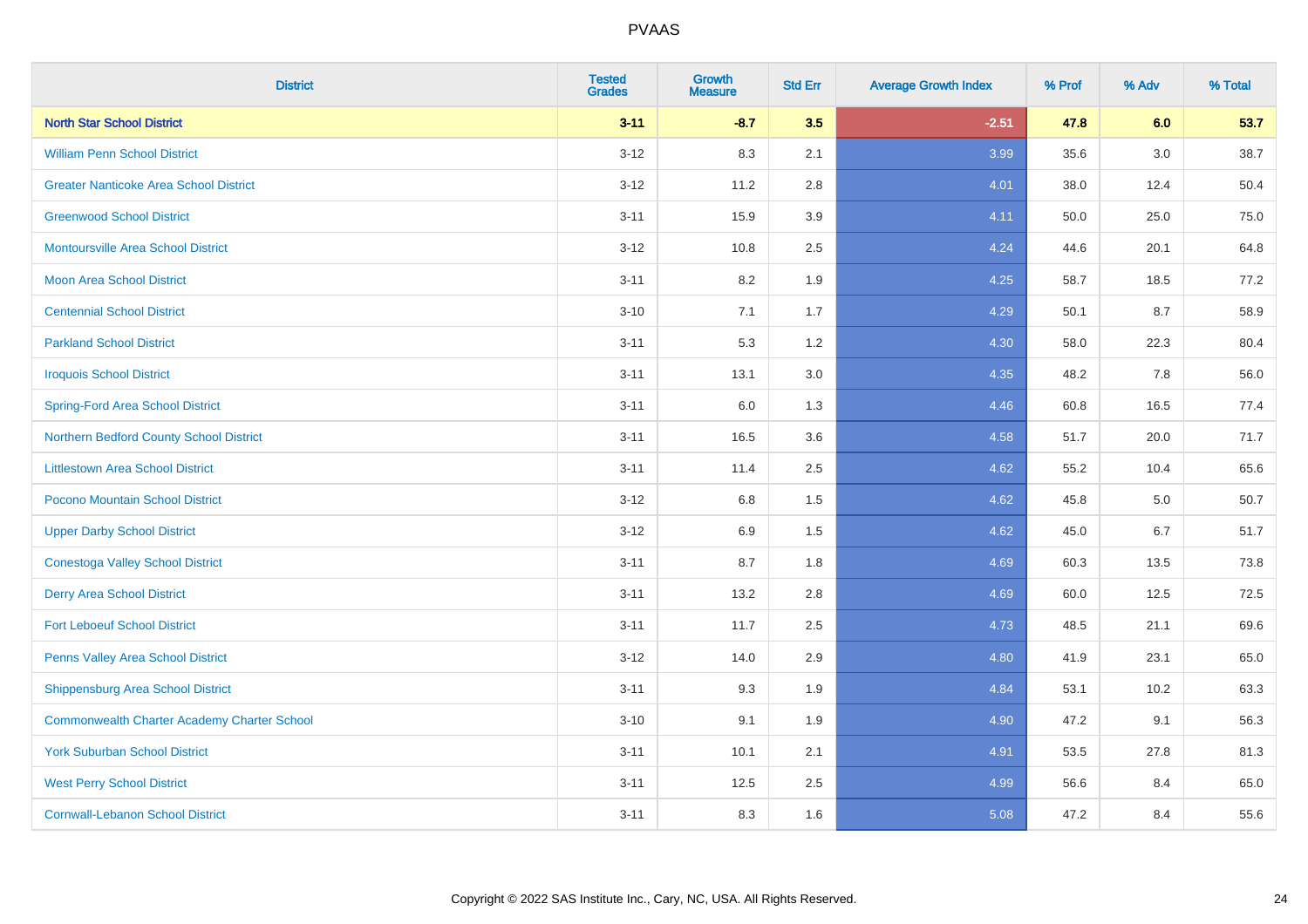| <b>District</b>                               | <b>Tested</b><br><b>Grades</b> | <b>Growth</b><br><b>Measure</b> | <b>Std Err</b> | <b>Average Growth Index</b> | % Prof | % Adv | % Total |
|-----------------------------------------------|--------------------------------|---------------------------------|----------------|-----------------------------|--------|-------|---------|
| <b>North Star School District</b>             | $3 - 11$                       | $-8.7$                          | 3.5            | $-2.51$                     | 47.8   | 6.0   | 53.7    |
| <b>City CHS</b>                               | $10 - 11$                      | 13.6                            | 2.7            | 5.12                        | 45.8   | 3.0   | 48.8    |
| <b>Cocalico School District</b>               | $3 - 11$                       | 10.6                            | 2.0            | 5.18                        | 50.8   | 14.1  | 64.8    |
| <b>Haverford Township School District</b>     | $3 - 11$                       | $8.0\,$                         | 1.5            | 5.27                        | 53.0   | 25.5  | 78.6    |
| <b>Fox Chapel Area School District</b>        | $3 - 11$                       | 9.8                             | 1.8            | 5.36                        | 56.6   | 28.6  | 85.2    |
| <b>Mifflin County School District</b>         | $3 - 11$                       | 9.1                             | 1.7            | 5.49                        | 47.1   | 6.7   | 53.8    |
| <b>Unionville-Chadds Ford School District</b> | $3 - 11$                       | 17.1                            | 3.1            | 5.51                        | 68.1   | 13.2  | 81.3    |
| <b>Fleetwood Area School District</b>         | $3 - 10$                       | 12.2                            | 2.2            | 5.68                        | 53.5   | 11.6  | 65.2    |
| <b>Mountain View School District</b>          | $3 - 11$                       | 20.9                            | 3.5            | 5.91                        | 57.8   | 20.3  | 78.1    |
| <b>Wilson School District</b>                 | $3 - 12$                       | 8.8                             | 1.5            | 5.96                        | 52.6   | 14.6  | 67.2    |
| <b>Saucon Valley School District</b>          | $3 - 11$                       | 14.7                            | 2.5            | 5.98                        | 48.7   | 20.2  | 69.0    |
| <b>Ridley School District</b>                 | $3 - 12$                       | 10.0                            | 1.6            | 6.10                        | 45.6   | 8.2   | 53.8    |
| <b>Avon Grove School District</b>             | $3 - 10$                       | 10.0                            | 1.6            | 6.26                        | 56.3   | 18.6  | 74.9    |
| <b>Abington Heights School District</b>       | $3 - 11$                       | 13.5                            | 2.2            | 6.27                        | 58.3   | 16.2  | 74.5    |
| <b>Pine-Richland School District</b>          | $3 - 11$                       | 11.5                            | 1.8            | 6.31                        | 60.6   | 24.4  | 85.0    |
| <b>Deer Lakes School District</b>             | $3 - 11$                       | 17.0                            | 2.7            | 6.32                        | 61.5   | 16.4  | 77.9    |
| <b>Derry Township School District</b>         | $3 - 10$                       | 12.8                            | 2.0            | 6.39                        | 54.8   | 25.8  | 80.6    |
| <b>Garnet Valley School District</b>          | $3 - 10$                       | 10.9                            | 1.7            | 6.53                        | 67.1   | 19.0  | 86.1    |
| <b>Hazleton Area School District</b>          | $3 - 11$                       | 9.6                             | 1.4            | 6.77                        | 45.0   | 7.8   | 52.9    |
| <b>Wissahickon School District</b>            | $3 - 10$                       | 12.5                            | 1.8            | 6.85                        | 58.3   | 22.4  | 80.7    |
| <b>Southern York County School District</b>   | $3 - 11$                       | 14.2                            | 2.1            | 6.91                        | 55.1   | 18.1  | 73.1    |
| <b>Delaware Valley School District</b>        | $3 - 11$                       | 12.6                            | 1.8            | 6.93                        | 55.2   | 16.2  | 71.4    |
| <b>Central York School District</b>           | $3 - 12$                       | 12.3                            | 1.7            | 7.20                        | 55.5   | 11.5  | 67.0    |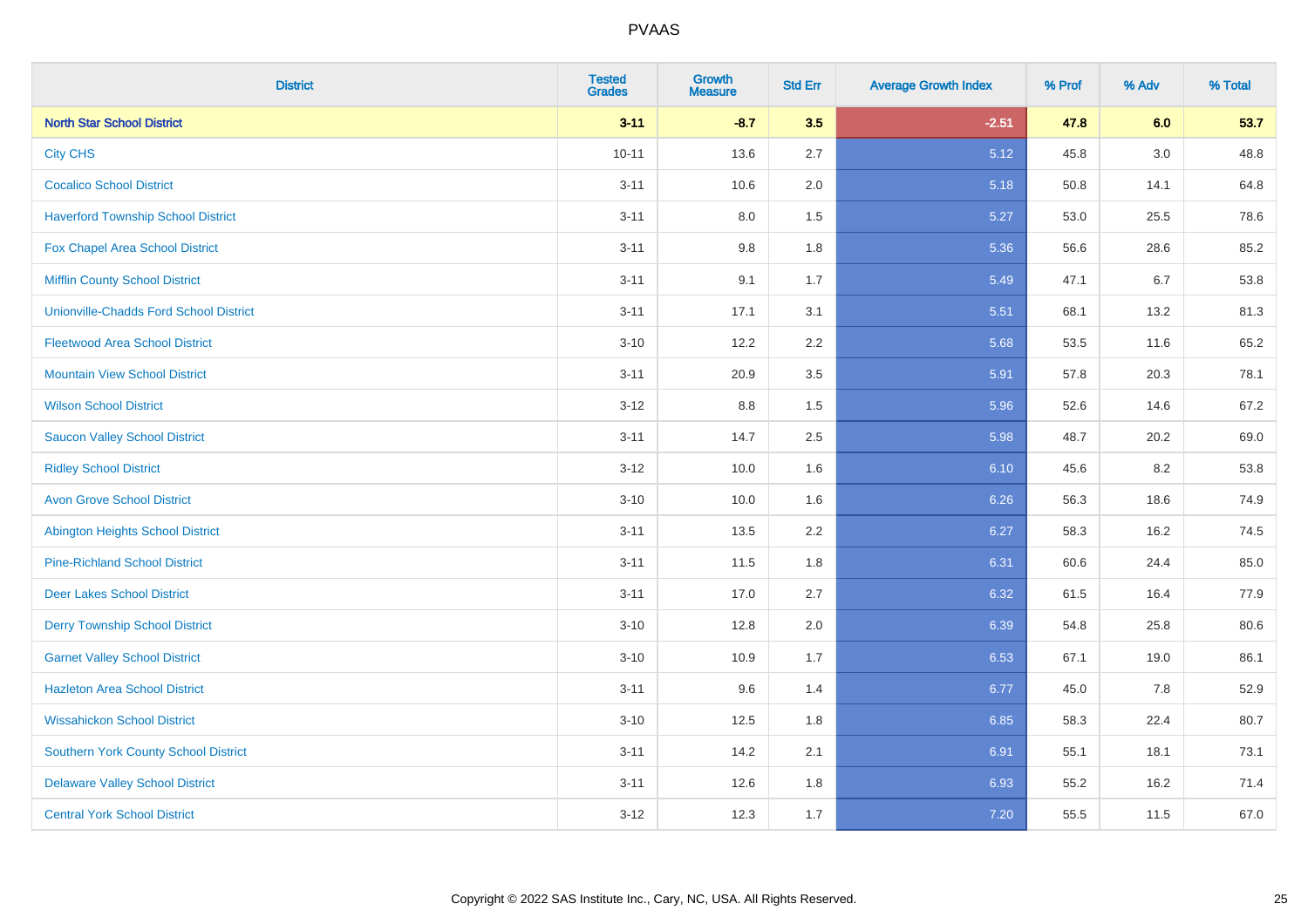| <b>District</b>                          | <b>Tested</b><br><b>Grades</b> | <b>Growth</b><br><b>Measure</b> | <b>Std Err</b> | <b>Average Growth Index</b> | % Prof | % Adv | % Total |
|------------------------------------------|--------------------------------|---------------------------------|----------------|-----------------------------|--------|-------|---------|
| <b>North Star School District</b>        | $3 - 11$                       | $-8.7$                          | 3.5            | $-2.51$                     | 47.8   | 6.0   | 53.7    |
| <b>Reading School District</b>           | $3 - 11$                       | 10.1                            | 1.4            | 7.25                        | 24.7   | 2.4   | 27.2    |
| <b>Valley View School District</b>       | $3 - 11$                       | 18.1                            | 2.4            | 7.42                        | 53.7   | 14.7  | 68.4    |
| Pennsylvania Cyber Charter School        | $3 - 11$                       | 11.6                            | 1.5            | 7.54                        | 46.3   | 5.0   | 51.3    |
| <b>Upper Merion Area School District</b> | $3 - 11$                       | 15.3                            | 2.0            | 7.62                        | 59.3   | 19.3  | 78.6    |
| <b>Council Rock School District</b>      | $3 - 11$                       | 8.9                             | 1.2            | 7.65                        | 62.8   | 16.6  | 79.4    |
| <b>Tyrone Area School District</b>       | $3 - 12$                       | 19.7                            | 2.5            | 7.87                        | 60.4   | 16.7  | 77.1    |
| <b>Penn-Trafford School District</b>     | $3 - 11$                       | 13.4                            | 1.7            | 7.87                        | 62.3   | 21.9  | 84.2    |
| <b>Pennsbury School District</b>         | $3 - 11$                       | 11.7                            | 1.5            | 7.90                        | 60.1   | 21.3  | 81.3    |
| <b>Great Valley School District</b>      | $3 - 11$                       | 15.0                            | 1.9            | 7.98                        | 50.0   | 35.0  | 85.0    |
| Northern York County School District     | $3 - 11$                       | 15.6                            | 2.0            | 7.98                        | 57.4   | 11.5  | 68.8    |
| <b>Springfield School District</b>       | $3 - 11$                       | 13.8                            | 1.7            | 7.99                        | 60.9   | 21.5  | 82.4    |
| <b>Bethlehem Area School District</b>    | $3 - 11$                       | 9.3                             | 1.1            | 8.15                        | 44.7   | 12.0  | 56.7    |
| <b>Colonial School District</b>          | $3 - 11$                       | 14.0                            | 1.7            | 8.21                        | 60.2   | 19.6  | 79.8    |
| <b>Souderton Area School District</b>    | $3 - 11$                       | 12.4                            | 1.5            | 8.28                        | 61.7   | 15.2  | 76.9    |
| <b>North Penn School District</b>        | $3 - 11$                       | 9.1                             | 1.1            | 8.36                        | 55.8   | 17.0  | 72.8    |
| <b>Upper Dublin School District</b>      | $3 - 12$                       | 15.4                            | 1.8            | 8.53                        | 60.8   | 24.8  | 85.6    |
| <b>Dallastown Area School District</b>   | $3 - 11$                       | 13.5                            | 1.5            | 8.84                        | 56.0   | 17.9  | 73.8    |
| <b>Norwin School District</b>            | $3 - 11$                       | 18.0                            | 1.7            | 10.37                       | 58.5   | 27.0  | 85.4    |
| <b>West Chester Area School District</b> | $3 - 11$                       | 12.6                            | 1.2            | 10.38                       | 66.8   | 20.2  | 87.0    |
| <b>Upper Saint Clair School District</b> | $3 - 11$                       | 18.5                            | 1.7            | 10.65                       | 61.8   | 30.1  | 91.9    |
| Downingtown Area School District         | $3 - 11$                       | 12.1                            | 1.1            | 10.67                       | 60.0   | 23.5  | 83.6    |
| <b>Upper Perkiomen School District</b>   | $3 - 11$                       | 22.1                            | 2.1            | 10.74                       | 57.7   | 13.2  | 70.9    |